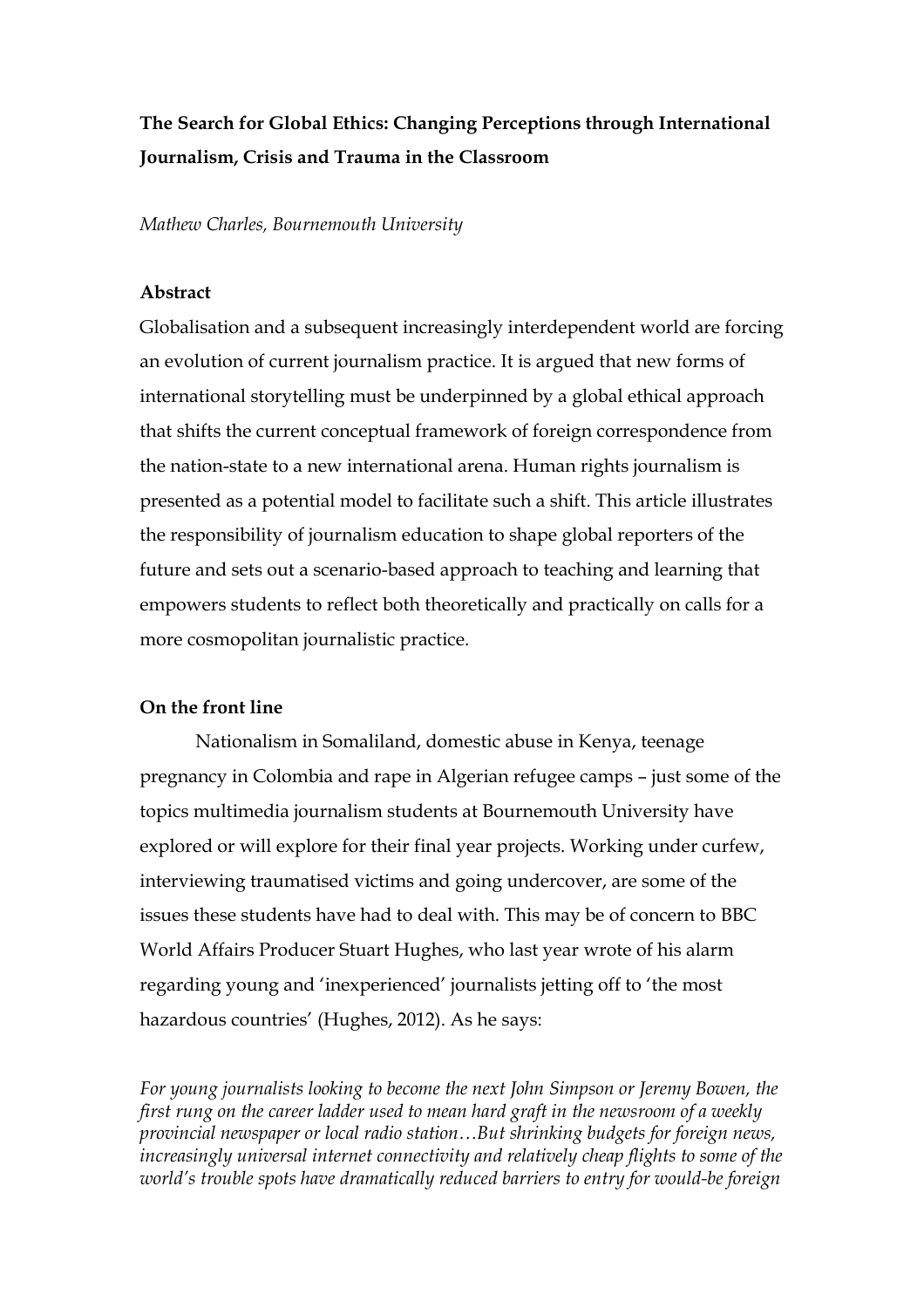#### *correspondents.*

Whilst Hughes makes a valid point, it is important to note that not all students are underprepared for such an assignment, and most do not make decisions to travel to potentially dangerous places lightly. At Bournemouth University, we take great care in ensuring anyone who seeks to go abroad is fully trained to do so through our co-curricular workshop programme, *The Search for Global Ethics: International Journalism, Crisis and Trauma[1](#page-1-0)*, which is explored in detail in later sections of this article.

Hughes blames the 'scarcity of entry-level positions' for students deciding to go it alone abroad, but whilst this might be part of the story, Hughes fails to acknowledge that many students no longer express ambition to work for the mainstream. They feel able to cover international stories through alternative outlets. Indeed the role of mainstream news organisations as sole providers of world news is increasingly contested (Alejandro, 2010; Heinrich, 2012; Sambrook, 2010). Gone are the days of relying only on John Simpson or Jeremy Bowen for international coverage. We learn in the classroom more and more that students get their international news from elsewhere. Young student journalists increasingly look to the likes of Thomas Morton or Shane Smith from Vice, or to the advocacy journalist Harry Fear in the Gaza strip, as their inspiration for international coverage, rather than to the veterans of the mainstream. Against this backdrop then, where those interested in the world increasingly choose *SoJo* or *backpack journalism* career paths, institutions have the responsibility to educate their students not only about the potential and challenges of international reporting, but also of the dangers. The director of the International News Safety Institute, Hannah Storm, told Hughes, "It feels now in places like Syria there are more and more people in their early or mid-20s with little or no experience - but with an overriding enthusiasm which makes them want to go out there and make a name for themselves, without taking the realities on board."(cited in Hughes, 2012). It is therefore up to us as educators to draw attention to and prepare

<span id="page-1-0"></span><sup>&</sup>lt;sup>1</sup> This is the workshop programme devised by the author.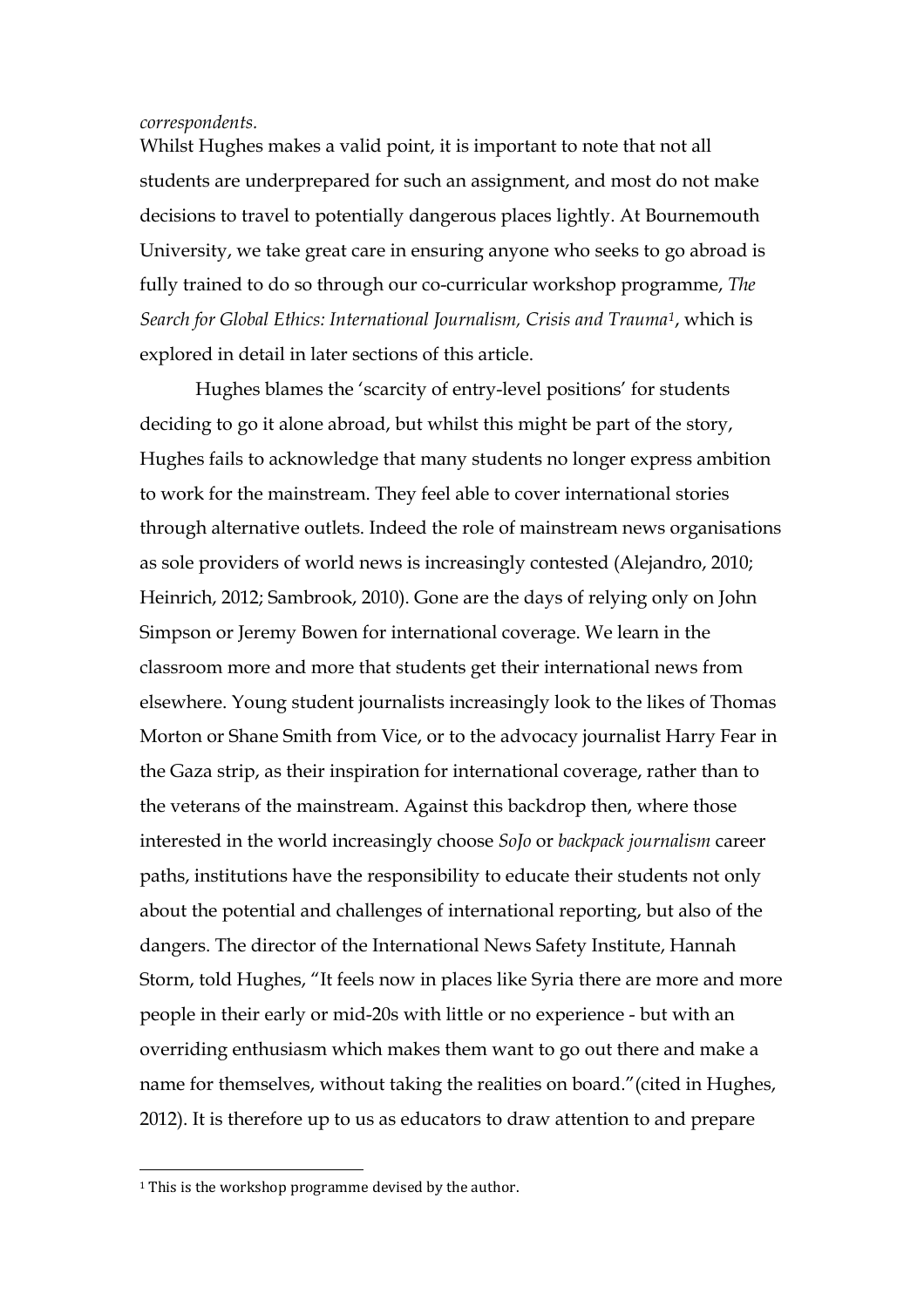our students for the actualities of reporting from dangerous places. Indeed in this 'post-industrial' (Anderson et al., 2012) context of contemporary journalism, reporters are increasingly working independently of the mainstream, alone and often in challenging environments. Therefore there are both educational and professional opportunities for journalism schools and their students, which should not be ignored. The mainstream may disregard or even frown upon so-called *backpack journalism* practice and its legitimate associated safety concerns, but it should not be overlooked that this new environment of 'easy-access' foreign reporting provides a real opportunity for higher education to nurture global aspirations. A world, which has become smaller and easier to navigate offers universities a real chance to contribute to future models of international journalism, but this smaller world of nations, which is increasingly networked (Heinrich, 2011; Castells, 1996) and interdependent also requires an international ethical outlook that can move beyond the local to the global.

Gerodimos (2012) highlights the potential and even duty that universities have to empower students not only to become global citizens, but true global mediators. This article argues that journalism education is therefore uniquely placed to shape the future of international news coverage and foster a new global journalism practice that is fit for the twenty-first century.

#### **Rethinking international reporting and foreign correspondence**

Ethics have long been an important feature of the journalism curriculum, but this article argues that an increasingly internationalised news climate requires an overhaul of journalism's current code of practice. There is an urgent call to reshape and redefine dominant models of reporting, which traditionally serve local, regional or national publics, as journalism becomes more global and even more cosmopolitan. An ethic that is not global in nature is therefore no longer sufficient to adequately address the problems faced in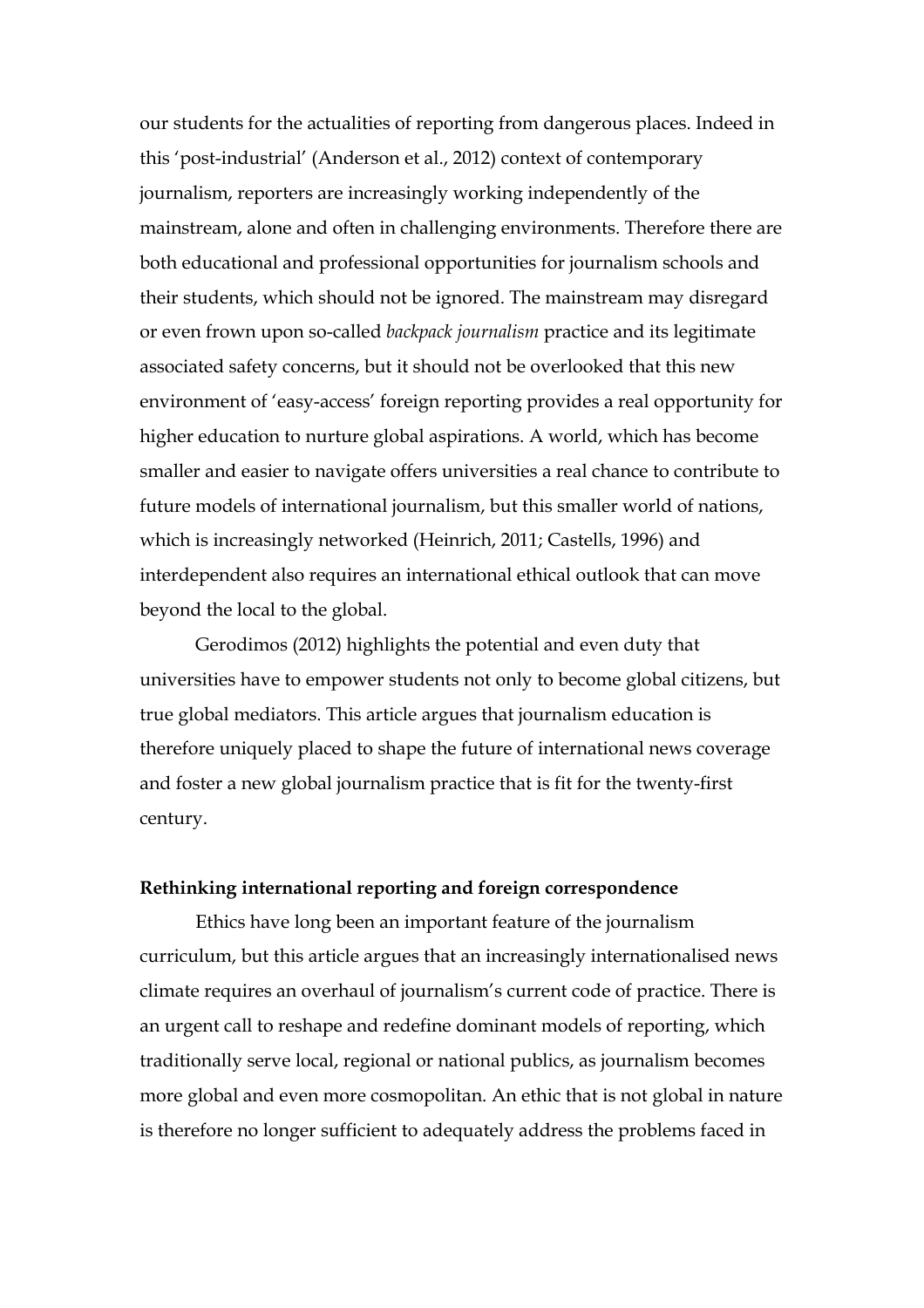this contemporary era of global news media. Ward (2005) points out that with global reach, there are also global responsibilities.

Discussions around foreign news reporting usually focus on the news industry's bleak financial condition and the closure of foreign bureaus (Hannerz, 2012; Schiller, 2010;), or the apparent dwindling interest in international coverage (Utley, 1997). Then there is the intense debate, which pits so-called parachute reporters against indigenous journalists (Reynolds, 2010; Palmer and Fontan, 2007; Erickson and Hamilton, 2006; Hamilton and Jenner, 2004). More recently, however, foreign correspondence has been examined through the lens of technological change (Heinrich, 2012), and specifically the impact this change has had on 'the domestication' of news, and how this has become 'outdated' (Heinrich, 2012: 5). That is to say that the advent of new media has generated a news exchange that is now radically 'decentralised' (Benkler, 2006:3), deterritorialised (Hjavard, 2001;Berglez, 2008) or 'networked' (Livingston and Asmolov, 2010; Heinrich, 2011). Journalism is therefore escaping the 'national container' (Beck, 2005:16) thinking that has characterised international coverage since the nineteenthcentury, which precipitated the media's complicity in the construction of nation-states or 'imagined communities' (Anderson, 1983).

Livingston and Asmilov (2010) characterise the tradition of foreign correspondents as 'tied to a particular morphology of global governance, one rooted in a system of nation states' (2010: 745). However, they argue that new 'networked' communication technologies have given rise to a new 'structure of global governance' (2010: 246), which increasingly involves non-state actors. Livingston and Asmilov demonstrate how what they call the 'microelectronics revolution' has altered 'the very idea of foreign – not to mention corresponding… almost beyond recognition' (2010: 756). If the shell in which journalism operates is changing, then it is argued in this article, that new models of reporting practice are needed to adapt to the new surroundings.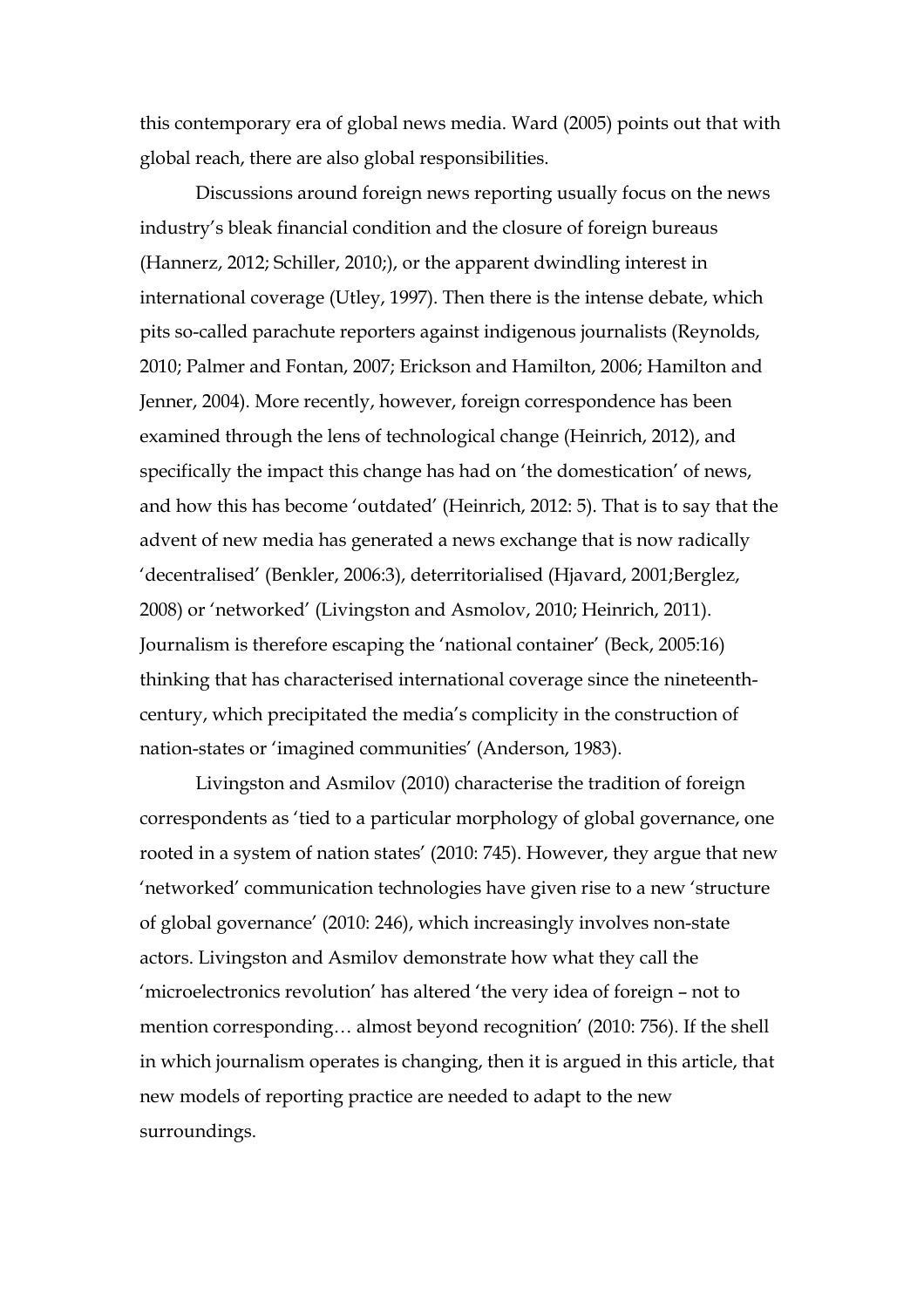At stake in this debate is the need to deconstruct the 'us' and 'them' dichotomy that is so often applied to concepts of war reporting (Billig, 1995; Knightley, 1982), where the 'interests of "people like us" are counterpoised against the suffering of strangers' (Allan, 2010: 217), but this model extends beyond the realm of war and crisis to that of foreign or international news more generally. As a result, this article would advocate calls for an international coverage that breaks down the 'culture of distance' (Williams, 1982) in favour of a more cosmopolitan nature of journalism, which as Brüggemann and Kleinen von Königslöw (2013: 362) describe, comprises of an awareness of global interconnectedness, appreciation of cultural diversity (Hannerz, 1990) and an openness to engage with the culturally different 'other' in an open transnational dialogue (Delanty: 2009; Mihelj et al., 2011).

Berglez (2008) provides an empirical conceptualisation for this new era of global journalism, which he argues is derived from a 'global outlook' (Berglez, 2008, 847). Berglez, however, disassociates this 'outlook' from the notion of global ethics: 'a global outlook is primarily a matter of understanding, seeking to explain complex relations across the globe, not to develop a universal (global) ethics' (Berglez, 2008: 848). This article argues that an expansion of 'outlook' or change in perspective without the ethics to underpin and guide this new approach of reporting is unlikely to challenge current dominant forms of storytelling, which are too restrictive and serve only 'to maintain the interests of the consumer, and not those of the community' (Allan, 2010: 319).

In the absence of a development of a cosmopolitan, universal rights approach that could underpin an international frame of reference for reporters, the risk is that a 'global outlook' retains the potential to be narrow or constrained by particular 'interwined' (Berglez, 2012: 847) countries and thereby fixed on relatively small group self-interests. A global journalism underpinned by global ethics therefore becomes necessary 'to understand the complexities… multiple histories and connect often paradoxical developments' in the world (Hafez, 2009:331). This in turn can create the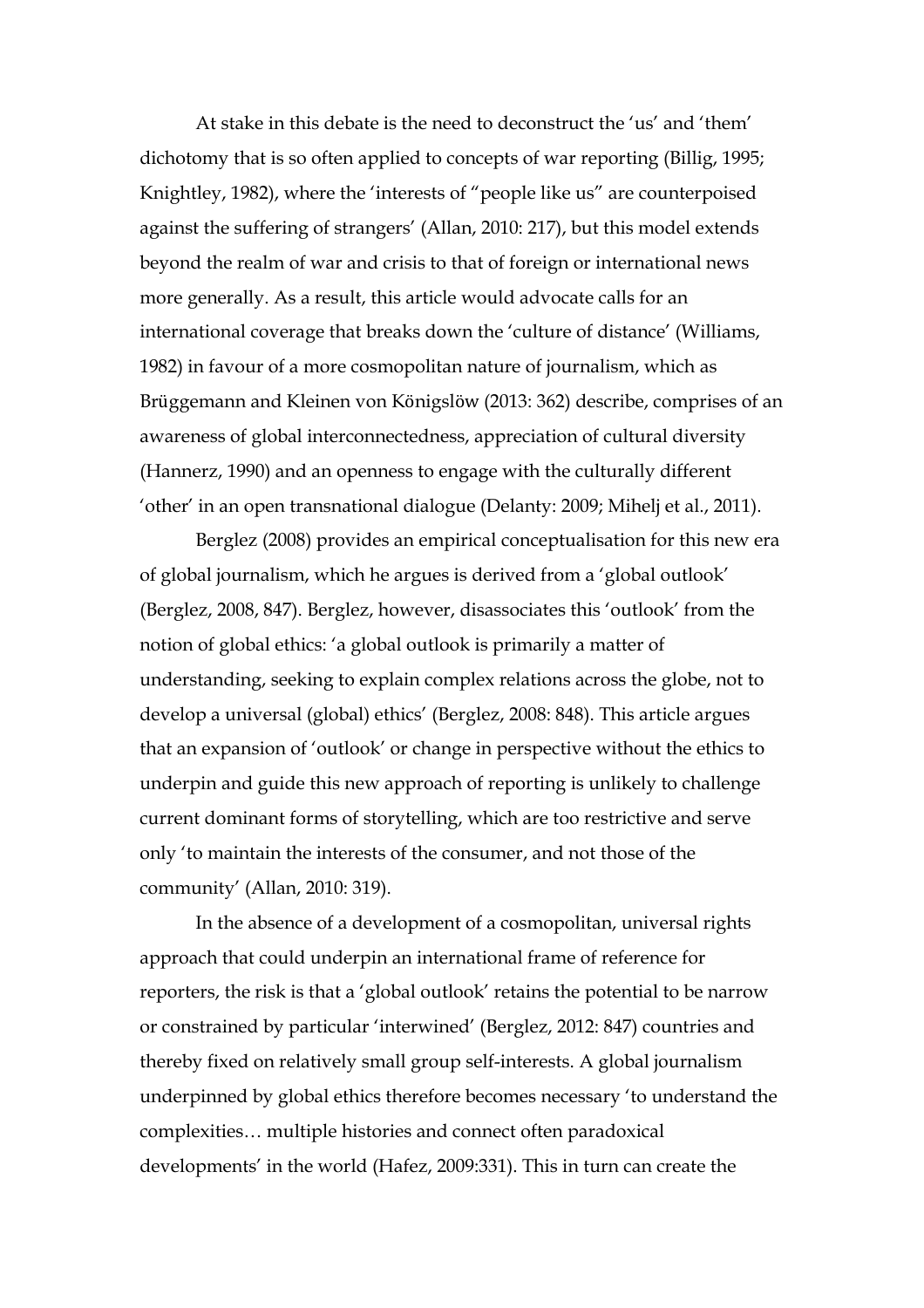peaceful and prosperous community of equals that Kant first envisioned with his philosophical teachings of 1795 (Shaw, 2012). There are those who contest the universality of ethics, of course. De Beer and Merrill (2004) claim that it is not possible to deduce one singular ethic as the world consists of people with radically different values. However, cosmopolitanism, in opposition to cultural relativism, is often misinterpreted by its critics as the imposition of Western, or more specifically, Western European values on the world. This article argues that cosmopolitanism in not an imperial project that ignores diversity; rather cosmopolitanism is subsequently a 'quest for universalism' (Chernilo, 2007) that does not deny particularities and instead 'engages with difference' (Brüggemann and Kleinen von Königslöw, 2013: 362). It offers a distinct alternative to parochialism, which Brüggemann and Kleinen-von Königslöw describe as 'ignoring and rejecting other cultures' as well as 'the idea of belonging to communities beyond one's own nation' (2013: 362).

Ward (2005) has suggested that a global ethical framework is where journalists act as a global agent, to serve world citizens, and to enhance nonparochial understandings. The idea of universal human rights enshrined in international law could provide a starting point to underpin this new model of cosmopolitan reporting practice (Shaw, 2012). This is highly controversial, of course as the very idea that human rights are universal has been contested (Pollis and Schwab, 1979). This criticism is grounded in the assertion that what constitutes a human right in one community might be an anti-social notion in another, but as with the debate surrounding journalistic ethics, this cultural relativist view is increasingly redundant in a world where state and cultural borders are being removed.

Current debates surrounding human rights do not concern the question whether human rights should be a universally applicable moral precept, but rather the various ways of perceiving equality and respecting dignity (Donnelly, 2007). There are no indisputable rights. Instead, there are some indisputable, absolute prohibitions. This is what Jack Donnelly (2007) refers to as the 'relative universality' of human rights. In other words, rights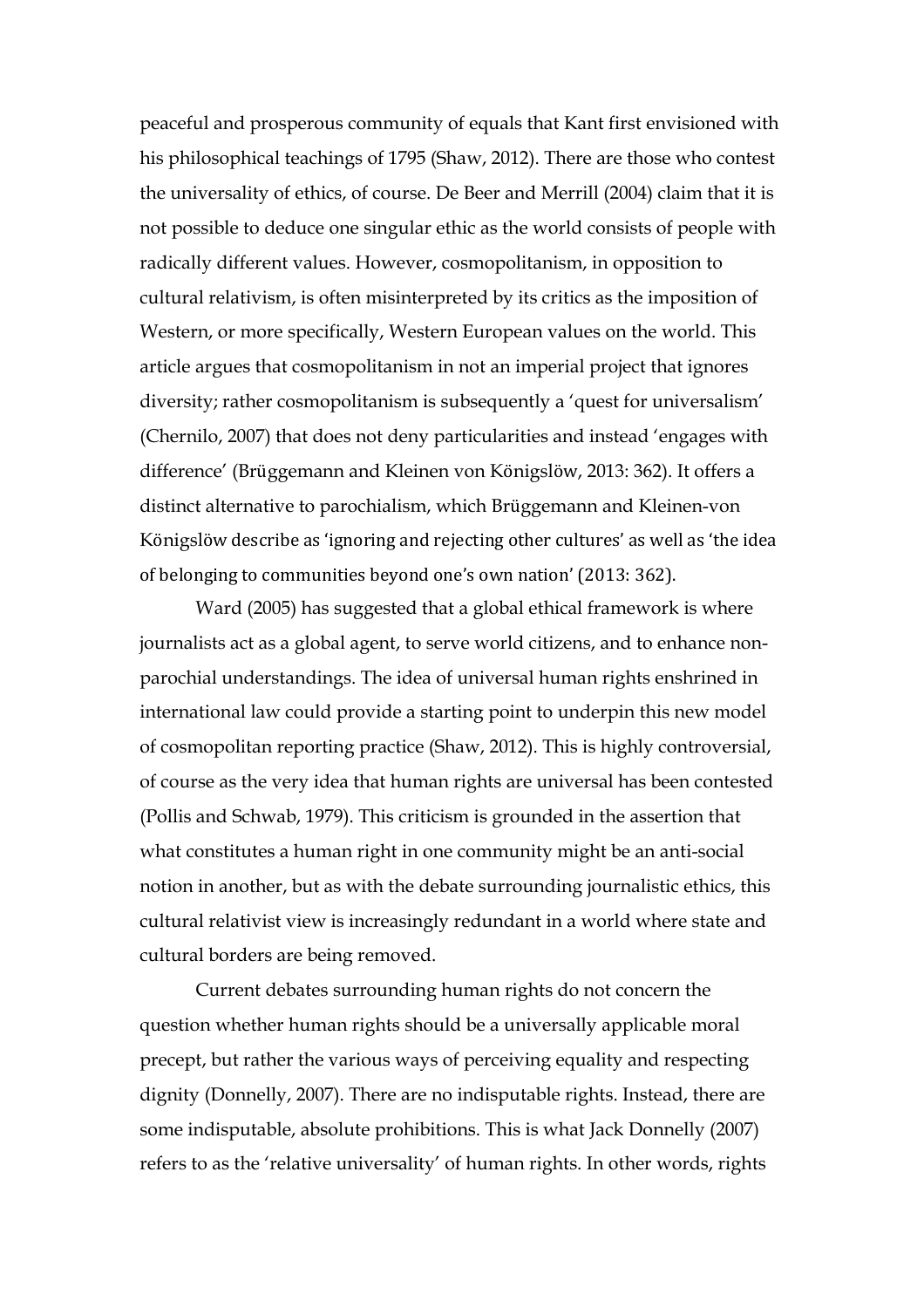are present all over the world, but it depends on the situation and conditions in the specific community as to which ones are asserted at any given time. In one place it may be protection against torture, in another place it may be the right to have children by means of state-of-the-art reproduction technology. The validity of universal or 'relative universal' human rights must not be reduced either because of the weakness of the United Nations and other institutions to monitor abuses or because this universality can be hijacked by politics and individual nations who seek to exploit human rights for their own improper ends. Indeed such challenges highlight the growing importance and increasing need for a value-based system that is both truly global and truly human.

Christians (2008) and Ward (2012; 2010a; 2010b; 2005) stress the concept of humanity in their work on global ethics and would argue that human rights are susceptible to hijack by relative societies. They point to certain values, which are universal to human existence and not to a society or an era, such as the sacredness of life and the protection from violence. These values are 'pretheoretical' or 'fundamental presuppositions' about what it is to be human (Ward, 2010b: 66). Christians (2008) refers to 'protonorms', which refers to the idea that these values lie beneath 'the various authentic ethical languages and valuing across cultures' (Ward, 2010b: 66).

The entire catalogue of human rights is hardly relevant all over the world at the same time, but one of the essential purposes of human rights is relevant everywhere: protecting vulnerable individuals and groups against outrages and distress. It is this philosophical framework, which can provide the underpinning for a global ethic that seeks common grounds to 'unify rather than divide human societies' (Tehranian, 2002: 58) and promotes a pluralism of content that reflects the true diversity and complexity of the world.

#### **From the local and national to the global and universal: a co-existence**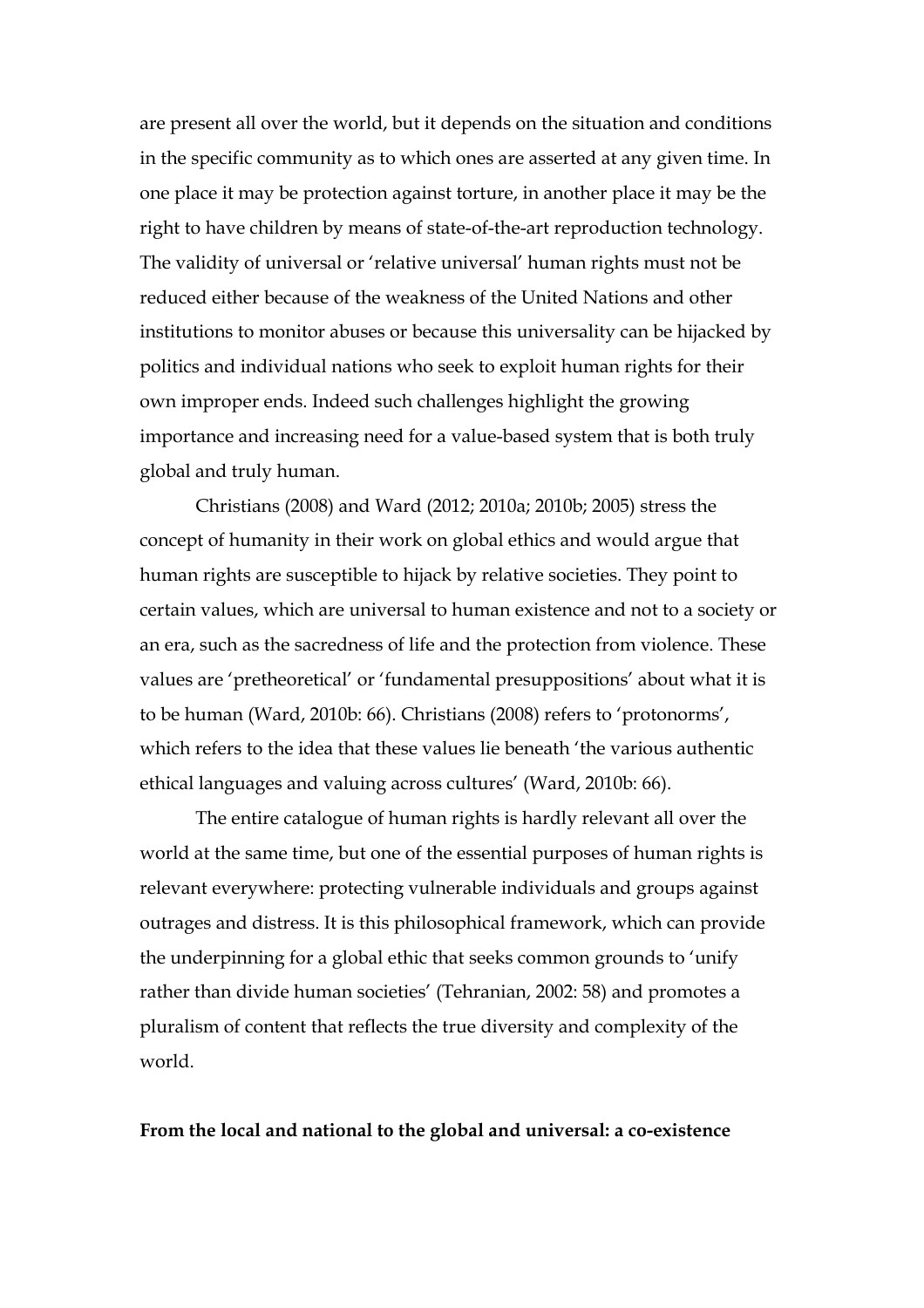As Ward's extensive work on global ethics illustrates (2012; 2010a; 2010b; 2005), international journalism remains firmly anchored to the notion of public interest (see Figure 1). However, as was discussed in detail above, a new global perspective is recontextualising and transforming the concept of publicity. Since the birth of modern journalism, 'public' has been tacitly understood as one's own nation. Global journalism extends this concept, whereby 'public' evolves to encompass all citizens of the world to construct a 'multi-layered structure of publicity' (Hjavrad, 2001: 34). In this context, global journalistic practice is guided by 'humanity' (see Figure 1) and contemporary journalists become agents of this global public sphere, where they must therefore promote 'non-parochial understandings' of events (Ward, 2005).

| <b>CREDIBILITY</b>                                                | <b>JUSTIFIED</b><br><b>CONSEQUENCE</b> | <b>HUMANITY</b>                             |
|-------------------------------------------------------------------|----------------------------------------|---------------------------------------------|
| Truth-seeking:<br>accuracy<br>balance<br>verification             | Minimising harm                        | Serve the public<br>$(as global citizens)*$ |
| Independence:<br>conflict of interest<br>impartiality<br>fairness | Providing public<br>benefit            | To protect civil and<br>human rights        |
|                                                                   | Respect of privacy                     | To act as watchdog<br>over authority        |
|                                                                   |                                        | To be accountable                           |

#### Figure 1: A Framework for Global Ethics (Ward, 2005)

\*Italics indicate notes added by the author.

This solicits a reformation and realignment of ethics, but it does not imply that news organisations 'will (or should) ignore local issues or regional audiences… It does not mean that every story involves global issues or a cosmopolitan attitude' (Ward, 2005: 16). Indeed the concepts included in the first two columns of the model above would be recognisable to most existing codes of ethics. Instead, this is about expanding editorial perspectives and changing journalists' perceptions of their responsibilities in this new globalised world (Robinson, 2010), where stories take on increasing global implications. In other words, there is a co-existence, or a 'multi-layered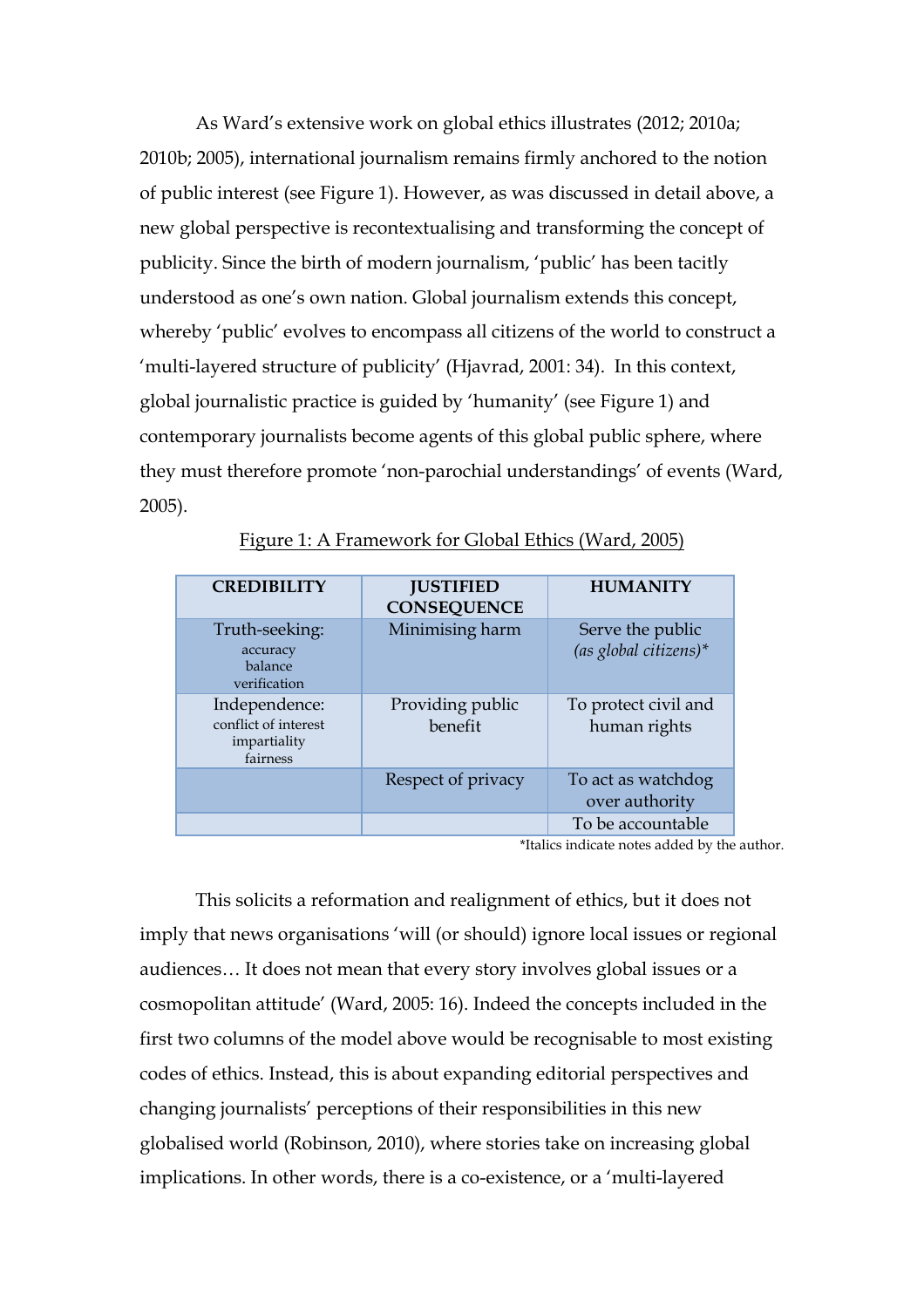structure of publicity' (Hjavrad, 2001: 34), where there is an acknowledgment that we live simultaneously in two communities: 'the local community… and a community of human aspirations' (Ward, 2005: 15).

If these aspirations are taken to mean a cosmopolitan world of peace and equals, and if these aspirations are to become realities, then some journalism scholars would argue that without a radical overhaul of journalistic practice, these aspirations will never be achieved (Shaw, 2012; Lynch and McGoldrick, 2005). Global journalism must therefore move beyond current models of practice that are for the most part 'reactive' in nature, in favour of a more 'proactive' (Shaw, 2012: 47) approach. Such a transition would not only seek ways to explain the issues arising from the new global context, but would also actively ensure 'the promotion and protection of sustainable peace and human rights' (Shaw, 2012: 50), which in turn breaks free from the conceptual framework of the nation-state to create a more cosmopolitan model.

Shaw's model of human rights journalism (see Figure 2), which places the idea of attachment over detachment, empathy over sympathy and advocacy over neutrality is primarily concerned with conflict intervention (Shaw, 2012). By extension, however, Shaw's theory can provide a basis for a normative and counter-hegemonic journalistic practice that goes well beyond the realm of conflict (Charles, 2013).

| Journalism. A Model for Global Ethical Journalistic Practice? (Shaw, 2012). |                                  |                                          |  |  |  |  |  |  |
|-----------------------------------------------------------------------------|----------------------------------|------------------------------------------|--|--|--|--|--|--|
|                                                                             | <b>HUMAN RIGHTS JOURNALISM</b>   | <b>HUMAN WRONGS JOURNALISM</b>           |  |  |  |  |  |  |
|                                                                             | Non-violence oriented            | Competition oriented                     |  |  |  |  |  |  |
|                                                                             | Proactive in preventing violence | Violence/drama/evocative oriented        |  |  |  |  |  |  |
| Exposes all human wrongs                                                    |                                  | Talk about 'their' human rights          |  |  |  |  |  |  |
|                                                                             |                                  | violations and ignore 'ours'             |  |  |  |  |  |  |
| People oriented, biased in favour of                                        |                                  | Demonisation: focus on 'them', 'others', |  |  |  |  |  |  |
|                                                                             | the vulnerable                   | 'enemies'                                |  |  |  |  |  |  |
| Holistic problem-solving both in the                                        |                                  | Focus on the immediate at the expense    |  |  |  |  |  |  |
|                                                                             | short and long-term              | of long-term structural solutions        |  |  |  |  |  |  |

| Figure 2: Human Rights Journalism versus Human Wrongs                       |  |  |  |  |  |  |  |
|-----------------------------------------------------------------------------|--|--|--|--|--|--|--|
| Journalism. A Model for Global Ethical Journalistic Practice? (Shaw, 2012). |  |  |  |  |  |  |  |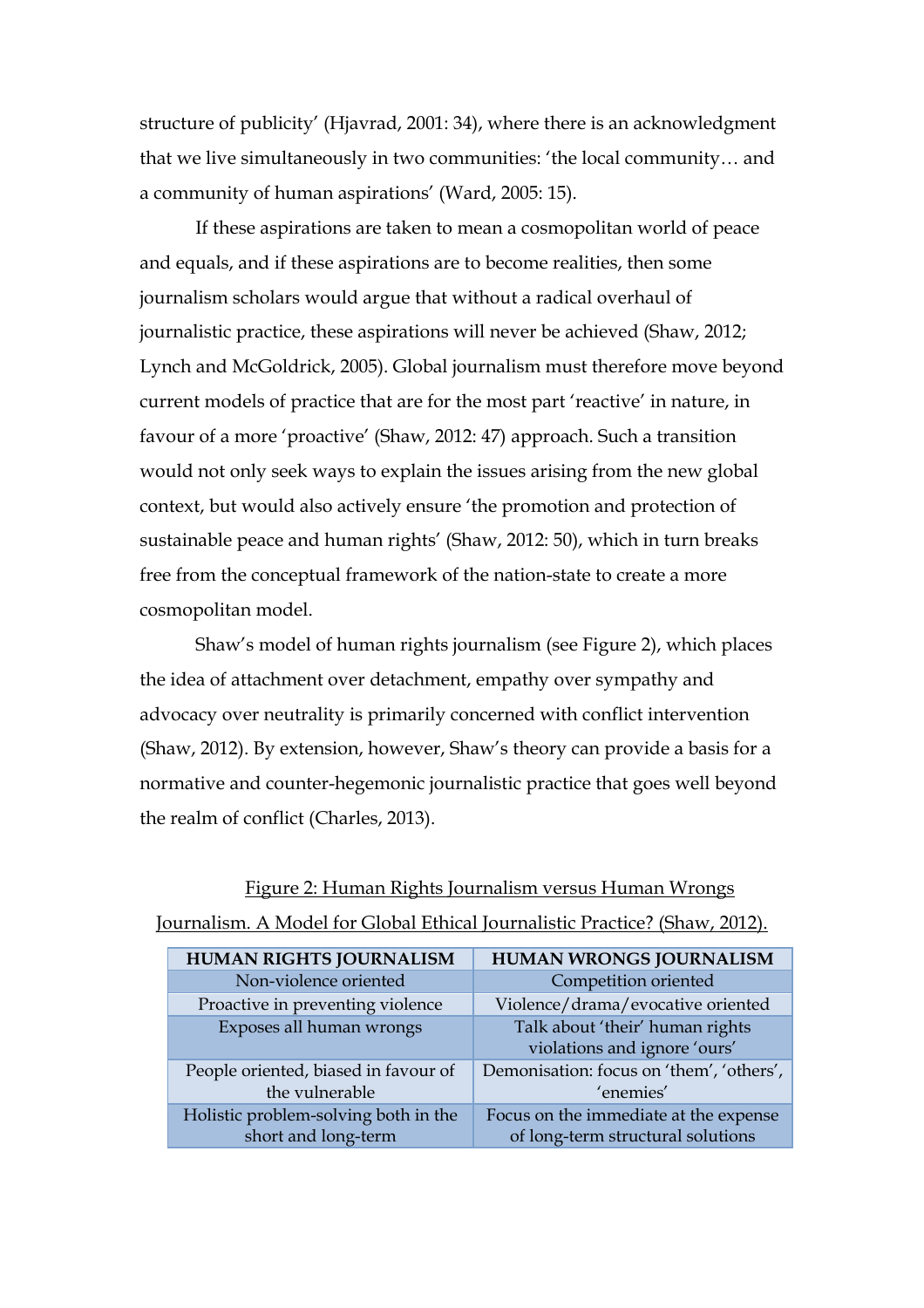The model is not without its critics, however and this approach raises a fundamental issue surrounding the notion of objectivity in journalism that divides both academics and practitioners alike. This is a debate that is perhaps best explored by the juxtaposition of two German academics. On the one hand, Kempf (2007) believes that a rejection of objective reporting will undermine trust. He presents objectivity, neutrality and detachment as a means of ensuring accuracy. On the other hand, Becker (2002) looks to journalism not only to report reality as it is, but also to create reality, set examples and call for actual change. This is what Shaw (2012: 78) calls 'diagnostic journalism', which aims not only to find out why something is happening, but also to provide lasting solutions. This is in opposition to what Martin Bell (1998: 15) has described as 'bystander's journalism', which reinforces the status quo of the powerful and dominant voices of society. Human Rights Journalism, in contrast, is 'a journalism that challenges' for the 'promotion and protection of human rights' (Shaw, 2012: 46). It is, in other words, a 'proactive and holistic approach, oriented towards problem-solving and interested not only in the problems of today, but also in those of tomorrow' (Shaw, 2012: 69).

Journalism education is therefore uniquely placed to nurture this deeply contested concept of global ethics and explore the evolving nature of alternative journalistic practice. As educators, we have a duty and responsibility to prepare our students for this era of global news, which is not only re-defining practice through its new international character, but is also 'chaotic' (McNair, 2006), 'networked' (Heinrich, 2011) and deterritorialised (Hjavard, 2001; Berglez, 2008) in nature.

#### **International journalism in the classroom: combining theory and practice**

At Bournemouth University, international journalism is increasingly part of the curriculum for the BA(Hons) in Multi-Media Journalism. Second year units such as 'Global Current Affairs' and 'News Theory' encourage students to expand their horizons. The former aims to provide students with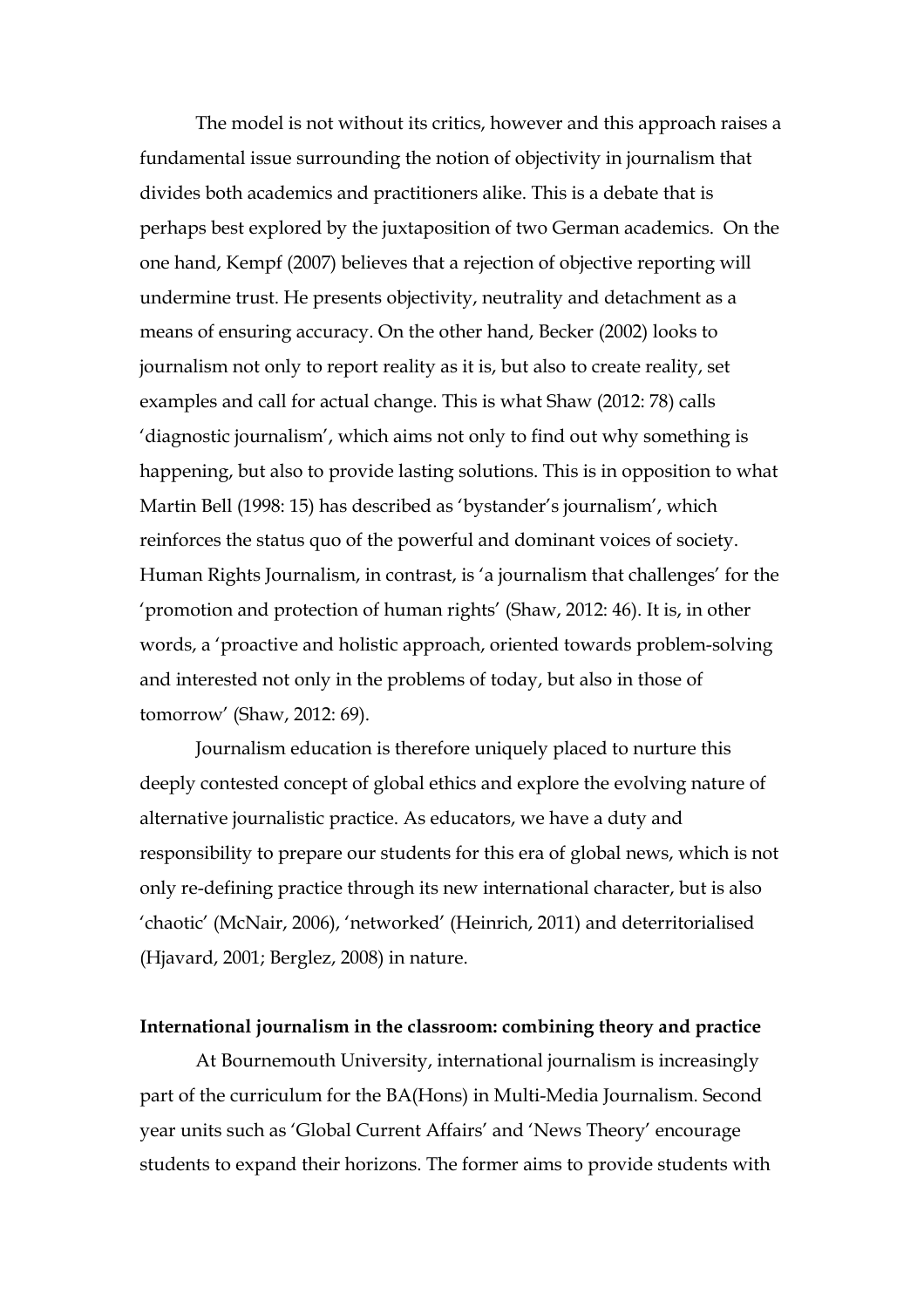an understanding of globalisation 'in an applied, grounded way' (Gerodimos, 2012: 76) while the latter offers the opportunity to explore theoretical alternatives to the mainstream such as peace journalism (Lynch and McGoldrick, 2005) or human rights journalism (Shaw, 2012). Combined with our increased co-operation with professional organisations like One World Media, which aims to promote positive coverage of the developing world and offers travel bursaries to student journalists, it is therefore perhaps not surprising that growing numbers of final year students are expressing a desire to travel abroad, and sometimes to dangerous or even hostile environments, to complete their final year Major Multi-Media Project (MMP).

This article is therefore intended as an evaluation of the programme in place at Bournemouth University, which aims to prepare students for international assignment. The article has two dimensions: firstly, it examines a co-curricular workshop programme that has been devised to promote this global approach to journalism (actively encouraging and supporting undergraduates to pursue and prepare for trips abroad), and secondly it suggests how academics and practitioners can work with students to responsibly assess the potential risk of working in the international arena. The programme in place at Bournemouth is entitled *The Search for Global Ethics: International Journalism, Crisis and Trauma*. It is currently delivered as an optional enrichment workshop programme, which means it takes place informally and outside of the normal timetable. The aim is to fuse international journalism theory with international reporting practice. Real-life dilemmas cultivate global perspectives, which are formulated through a critical reflection of both a theoretical and practical nature.

The workshops, which take a thematic or issue-oriented approach to teaching and learning, consist of a series of scenarios and small peer-assisted group discussions around the issues of planning, risk assessment and global ethics. The workshops are divided into two sessions of two hours each, split over two consecutive days. The first session looks at assessing risk, planning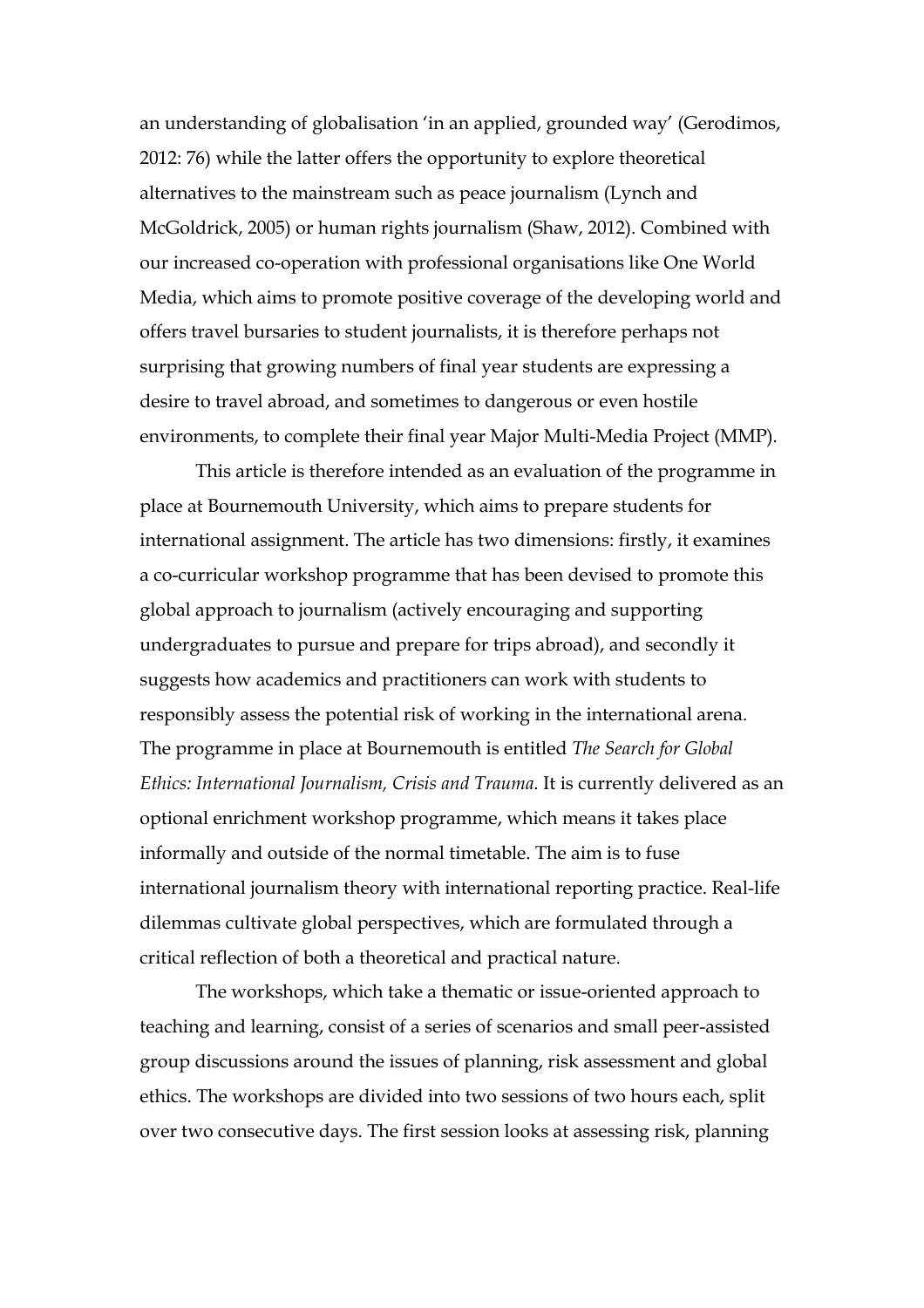and researching potential story ideas, while the second explores going undercover, notions of responsible reporting and dealing with trauma.

The workshops intend to offer a taster of the realities and potential difficulties of international reporting using the overarching theoretical model of human rights journalism (Shaw, 2012). A scenario based approach, which places the student at the centre of the teaching and learning process provides an opportunity to fuse theory and practice within a realistic global context. This approach is intended to foster a critical reflection that can both provoke an analysis of the validity of alternative journalistic practice, and also formulate an informed contribution to the ongoing debate surrounding global ethics.

#### **Preparing for international assignment: balancing risk with duty of care**

Most international assignments undertaken by students are safe and easy to risk assess. However, as student ambition grows and a global awareness is nurtured, an increasing number travel to places that would be considered hostile environments. As educators, we have a dual responsibility to keep students safe, but also to encourage their professional ambition. Balancing these two responsibilities can be a delicate issue, but it is one we must not shy away from if we are to empower global journalists of the future.

It is all too easy to refuse an assignment on the grounds of health and safety, without having properly and thoroughly considered the actual level of risk involved. This can be especially true in departments where staff may have limited experience of international reporting. It might also be the easiest way to shirk liability. It is worth noting, however, that a university's responsibilities for students working abroad is a grey area in legal terms. As part of the new risk assessment procedures designed alongside the *The Search for Global Ethics: International Journalism, Crisis and Trauma* workshop programme, we require that students travelling abroad sign a disclaimer accepting full responsibility for their own safety. This is following specific legal advice, though it must be stressed it is not an absolute safeguard against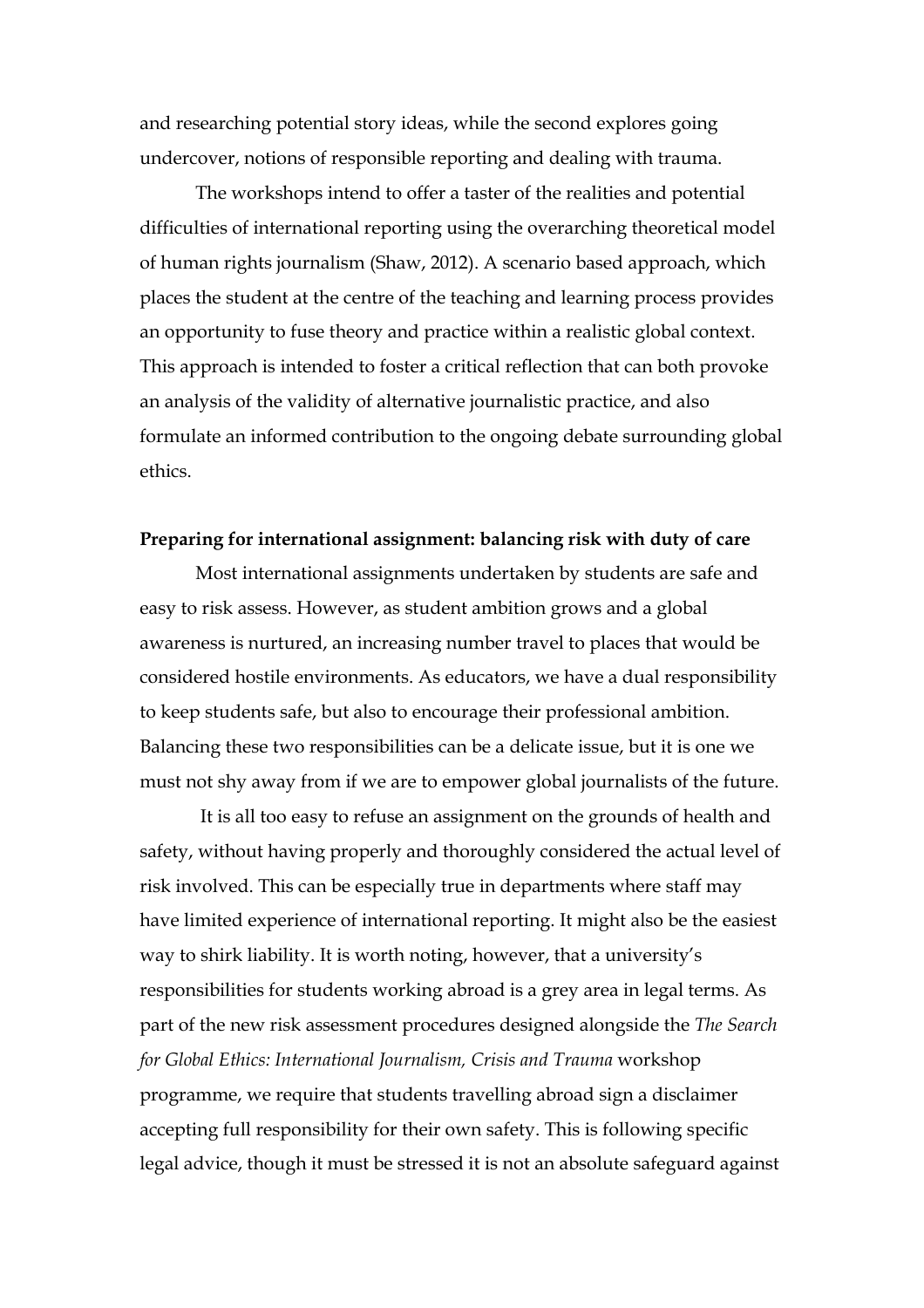the university being held responsible should anything go wrong. However, this is about more than legal argument, it also places the student at the centre of the risk assessment process. The aim is to educate the students on how to weigh up the dangers involved, and to train them on how to ensure relevant and adequate control measures are in place.

It is also important to highlight that students are never 'deployed' on international assignment. The choice is theirs, and students obviously remain free to travel even when the university advises against it. What is important, is that we, as educators, empower our students to make an informed and responsible decision.

The disclaimer is just one part of an *International Assignment Risk Assessment Protocol* that has been devised as part of the workshop programme for both staff and students at Bournemouth University. It consists of three parts. Firstly, there is a pre-production security questionnaire (which encourages the students to take responsibility for themselves and do further research on the potential challenges their individual projects might involve). Secondly, the protocol outlines details of potential pre-requisites for travel abroad such as adequate insurance from Reporters Without Borders or perhaps the Hostile Environment and First Aid Training (HEFAT) that is also offered as a co-curricular activity. Finally, students and staff are required to complete a specific and thorough risk assessment form that in addition to the regular questions about risk, enables a student to consider other more specific hazards like kidnap, terrorism and conflict. These new procedures not only help students fully assess the real risks involved, but also help the university decide whether or not it will 'support' such a trip. Again, it is important to stress that the university does not offer or refuse permission to travel abroad. Instead, we use the *International Assignment Risk Assessment Protocol* to work with, advise and guide the student, and ultimately decide whether or not the student can be supported in their endeavours. We trust the university's advice will prove to be a major influential factor in the student decisionmaking process.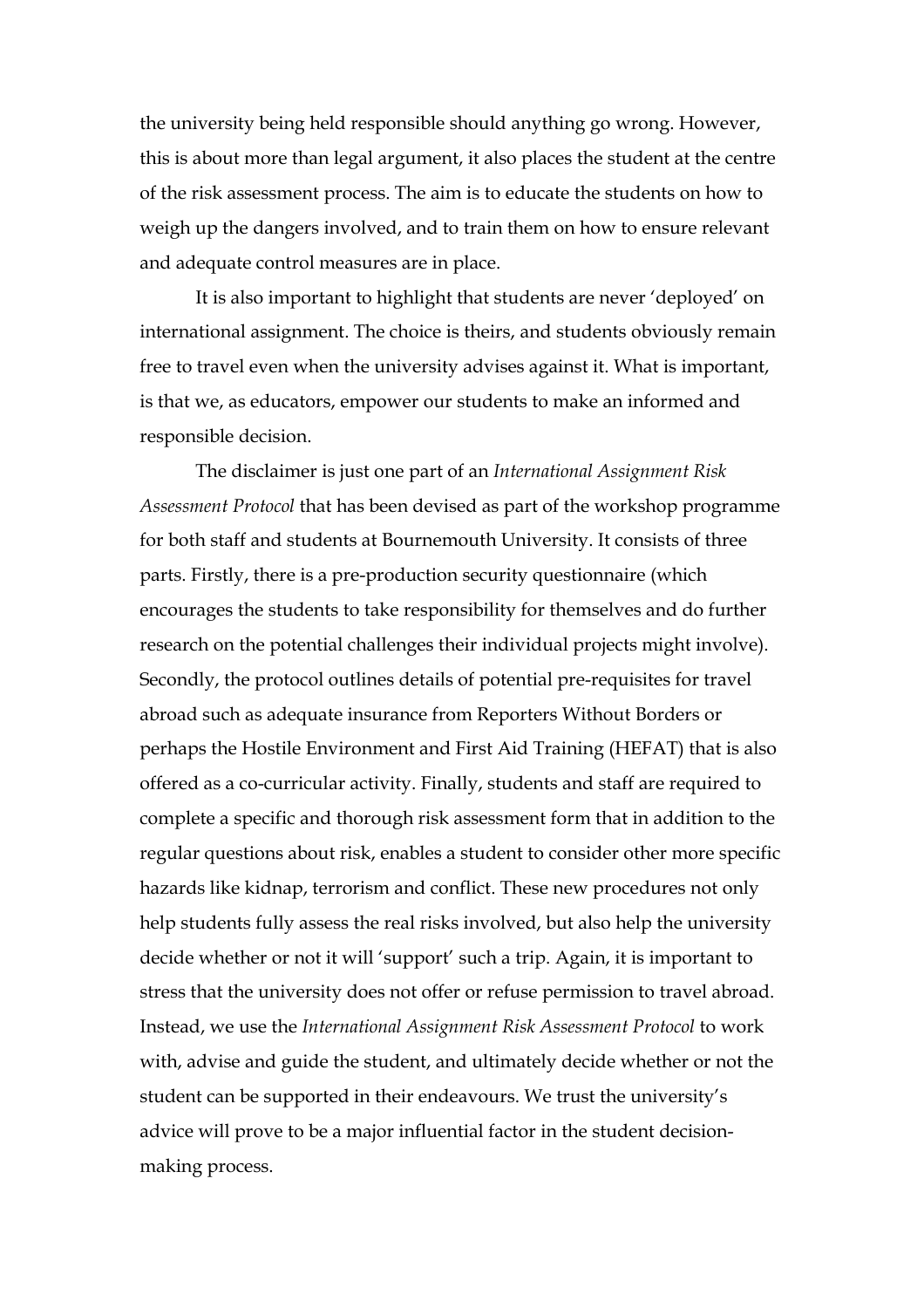Industry bodies that work with students and offer bursaries for overseas travel also see the risk assessment as the university's responsibility. Derek Thorne, from One World Media, says:

*Duty of care is a grey area, although our view is we are not sending anyone anywhere – they are applying to go to places of their own volition… Another thing we do is get a reference from each student's lecturer. They have to give their approval of their project… This means that, in a way, we are passing the risk decision onto the university – 'if it's ok with the university, it's ok with us*. [2](#page-13-0)

The pre-requisites we now have in place as part of our Protocol are flexible, however – it will depend on the nature and destination of the trip. For example, one student last year completed her assignment in Colombia. Parts of this country are considered to be a hostile environment because of the country's armed conflict, but the student was not visiting these areas, was not covering the insurgency and so we decided the risk was moderate and did not make the HEFAT course a pre-requisite. Instead, support for her trip was conditional on a number of other factors, including adequate insurance and the agreement not to travel to areas affected by the left-wing insurgency. That is not to say that Colombia is completely safe, but the risk of being in the capital city compared to other areas of the country, which have Foreign And Commonwealth Office (FCO) travel advisories in place, was considered to be tolerable. Control measures like securing kit in the hotel, not travelling alone or at night and staying on public highways were among others that were considered sufficient for this specific trip. Another factor here is of course insurance. Any trip to an area that is under an FCO travel advisory means standard policies will not apply, but there are alternatives on offer, particularly one scheme from Reporters Without Borders (RSF), which the university usually enforces as a pre-requisite.

The risk assessment form also requires details of the student's own safety and security protocol for when they are abroad. They are required to draw up plans of how they expect to keep people informed as to their

<span id="page-13-0"></span> <sup>2</sup> In an interview with the author in December 2012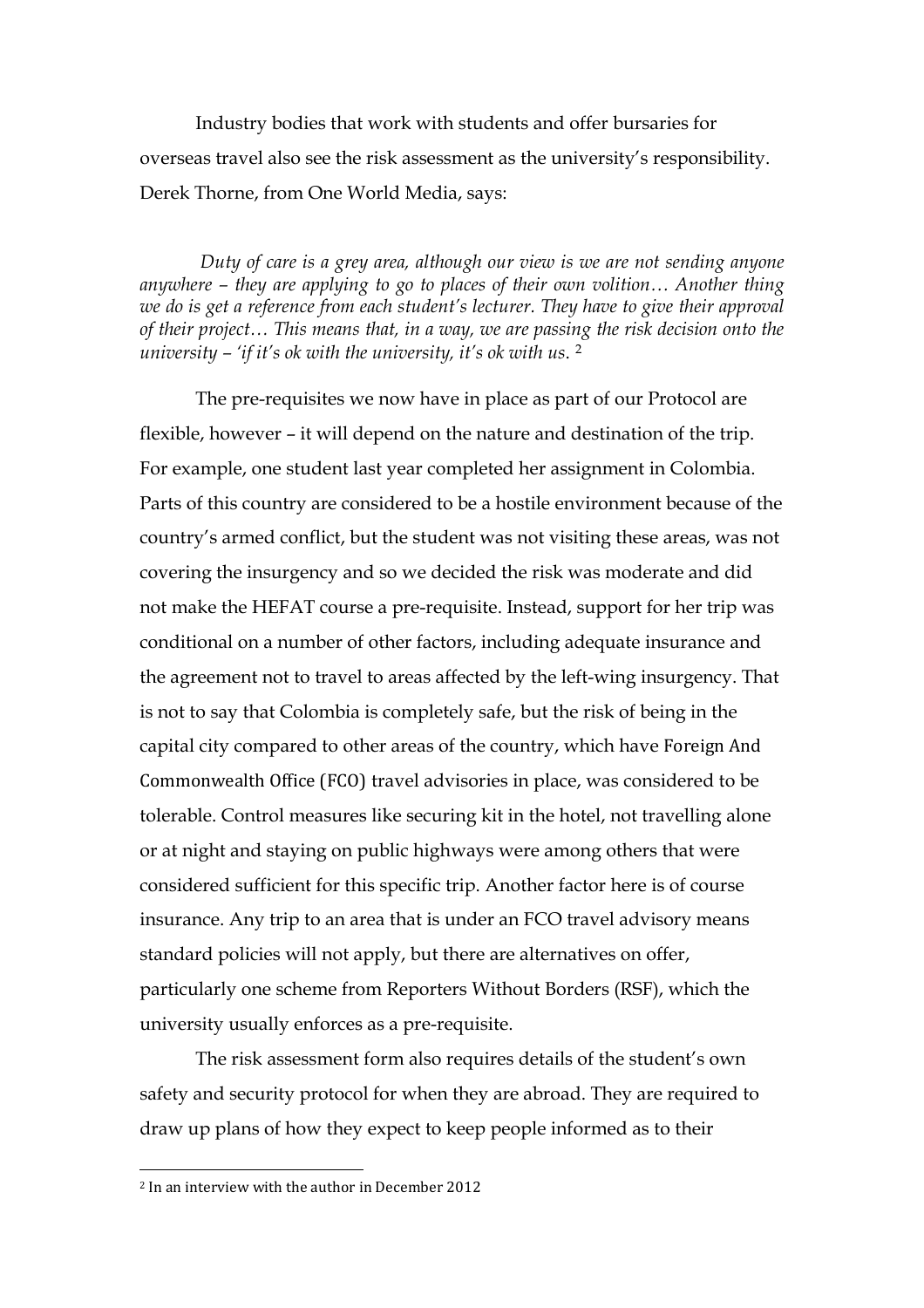whereabouts. This is usually their friends and family, but sometimes this might involve university staff too. The nature of this protocol will again depend largely on the country and the activity involved, but it is important for students to realise that this is their responsibility and that people will need to know when or if to raise an alarm.

Carrying out risk assessment is also a major feature of the workshops themselves. Students complete exercises in small groups that allow them to explore the nature of risk, not just in advance of a proposed trip, but also while already in the field. Students are introduced to the concept of risk assessment as a continuous process through scenario-based learning.

Students are also given advice as part of the workshops on how to recognise Post-Traumatic Stress Disorder (PTSD). Most journalists are trained how to spot this, but guidelines (drawn up by the BBC College of Journalism) are made available to those supervisors in the department who are not familiar with the disorder.

It is also worth noting that there is a wide range of sources available to help supervisors and students to assess risk. These range from FCO guidelines to journalistic specific security information from RSF, the Committee for the Protection of Journalists (CPJ) and the International News Safety Institute (INSI).

Some may question if universities can prepare students to the same standard as industry. Each institution will of course vary on the amount of resources and curriculum it can devote to this area, but we feel at Bournemouth we are developing procedures and courses that simultaneously empower students to decide for themselves, whilst allowing staff to guide the process responsibly. The university is satisfied that the protocols and prerequisites we have in place are adequate, and also balance our duty of care with our desire to foster and support global ambition.

## **From problem-based to scenario-based learning: creating real ethical dilemmas in the classroom**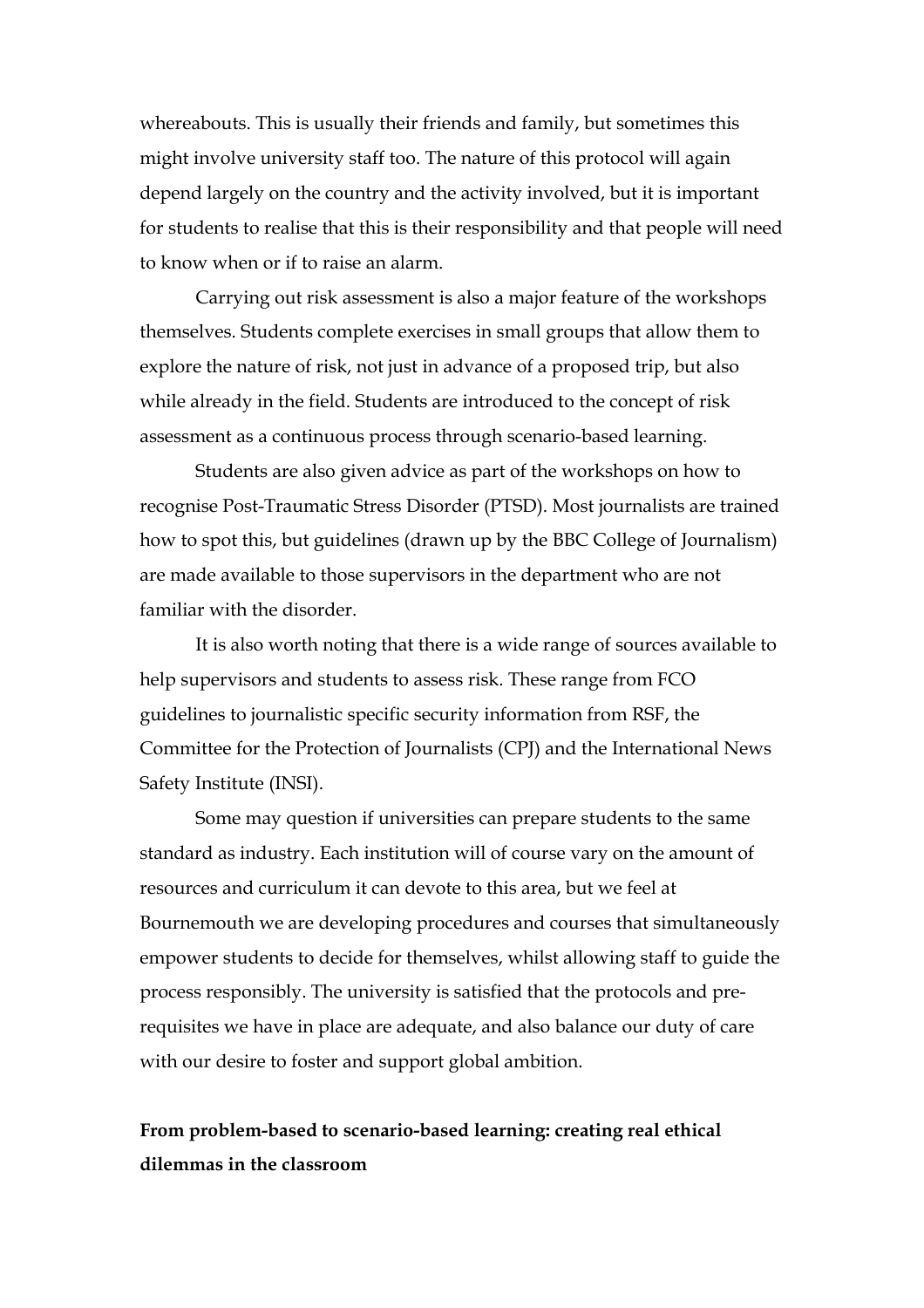Problem-based learning (PBL) has long been considered as an effective approach to education, mainly because of the emphasis it places on students as active participants in the teaching and learning process (Bridges, 1992; Boud and Feletti, 1997; Gilbert and Foster, 1998; Savin-Baden, 2000; Savin-Baden and Wilke, 2004). The PBL approach has been widely adopted in fields like medicine and electrical engineering for some time and is slowly being recognised as a useful method to fuse theory and practice in journalism education (Sheridan Burns, 1997 and 2004; Meadows, 1997; Cameron, 2001; Robie, 2002; Wright, 2012).

PBL is, however, a multi-faceted concept with various possibilities for the classroom. It can be just another method in a lecturer's toolkit for a particular class, or it can offer a more radical approach to structuring a whole unit or curriculum. Wright (2012) differentiates the specific approaches to PBL within journalism education. The first model empowers students to consider 'what they do and why they do it' (Sheridan Burns, 2004: 7). The second provides a context that reflects professional practice (Robie, 2002) and the third recreates realistic simulations of the news world (Burns, 1997; Cameron, 2001; Meadows, 1997) (Wright, 2012: 12). *The Search for Global Ethics: International Journalism, Crisis and Trauma* necessitates a fusion of these approaches and has therefore adopted a 'scenario-based learning' (SBL) method (Errington, 2010; Thomson, et al, 2010).

PBL creates opportunities that ideally spread over time and are usually methods for delivering entire modules (Meadows, 1997; Thomsen et al, 2010; Wright, 2012). SBL, which is arguably acknowledged as a more precise and distinct form of PBL, is seen conversely as an 'integrated part of the entire course structure' (Thomsen et al, 2010) and is therefore more suited to activities that are constrained by time, like the workshop programme. Furthermore, Thomson et al. (2010) offer a more nuanced conceptualisation of the various approaches to inquiry-based learning and suggest that PBL has a predetermined outcome (Thomsen et al, 2010). Conversely, SBL is much more open in the way it encourages students to explore issues and potential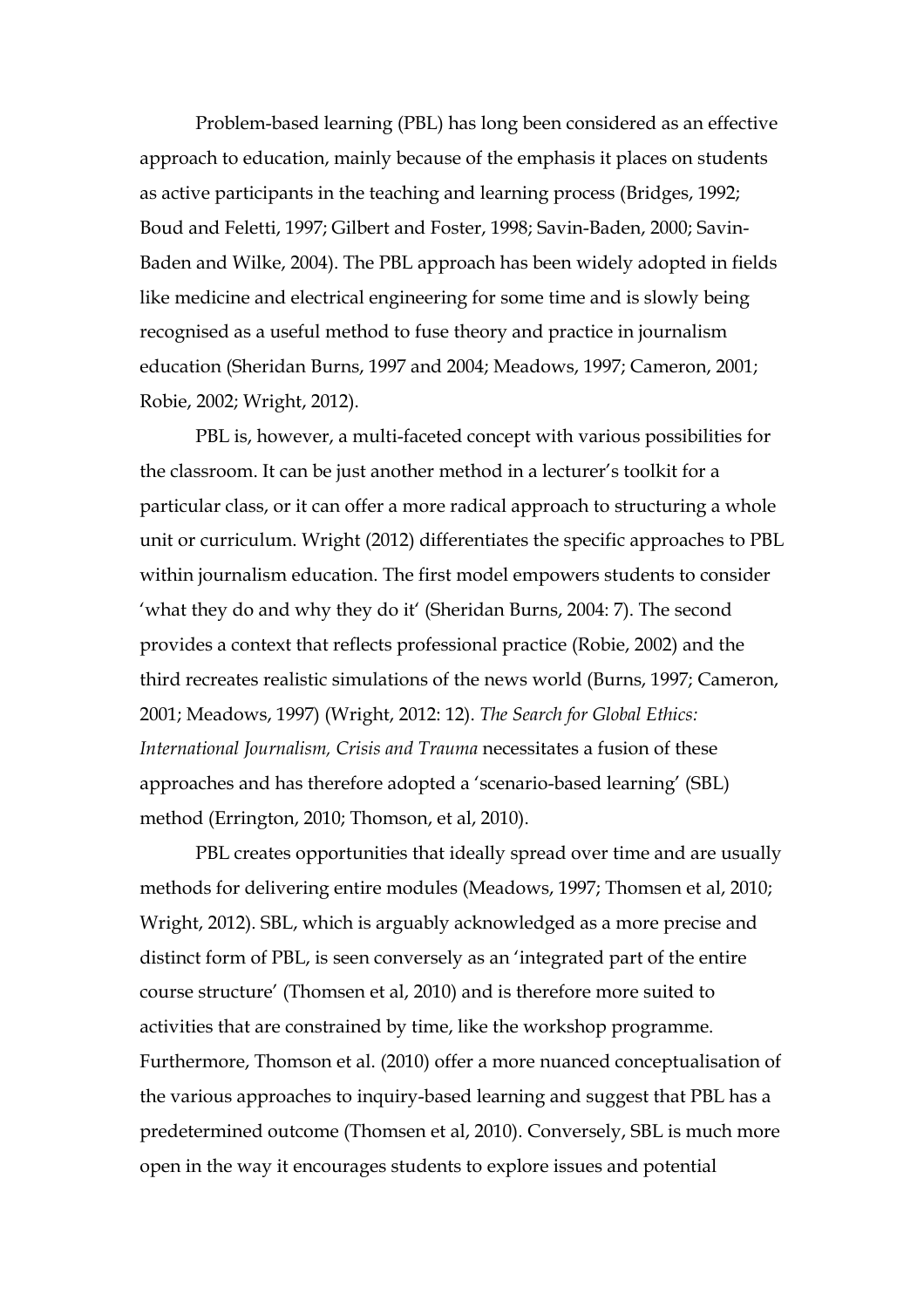resolutions. SBL requires that students engage in a 'discussion task' or 'action tasks' (Gilbert and Foster, 1998: 245). Problems can be quite abstract in nature, whereas scenarios on the other hand are much more real and develop a 'lived' experience (Sheridan Burns, 2004: 5). Thomsen et al (2010) highlight two characteristics of SBL: firstly, that they require the students to draw upon previous experience and knowledge, and secondly that the scenario places students in a realistic situation (Thomsen et al, 2010). Such an approach consequently creates opportunities for an enhanced reflective practice (Errington, 2003; Errington, 2010; Thomsen et al 2010; Kolb, 1984), which in turn engenders a potential for a much 'deeper' (Entwistle, 1981) understanding and learning process. Students are expected to reflect before, during and after scenario engagement. This 'reflection in action' (Schön, 1987) draws on a student's theoretical and practical knowledge, which inspires a real-world response based on the interrelation of these two elements and can foster a life-long attitude to learning. Indeed SBL is much more experiential in nature than other forms of PBL. The fusion of theory and practice required by SBL dictates a 'sink or swim' approach (Cameron, 2001: 144) thus reflecting 'the real way in which knowledge is generated in the world' (Meadows, 1997: 98).

Research in the medical field has found that SBL can result in real cognitive academic achievements (Moust et al, 1989). The wider PBL approach is usually tied to notions of constructivism, but the enhanced experiential potential of SBL also has strong cognitivist elements. Sheridan Burns outlines how critical reflection is the 'cognitive bridge between journalism theory and professional practice' (Sheridan Burns, 2004: 6). Furthermore, in a highly charged situation that is dealing with kidnap or other elements of trauma, SBL has certain roots in situated cognition theory (Hung, 2002) and by implication can additionally develop a learner's awareness of meta-cognition (Richardson, 2003) thereby enhancing a student's 'self-efficacy' (Sheridan Burns, 2004: 6). Ethical dilemmas can be quite personal and emotive in nature and how a student reacts to particular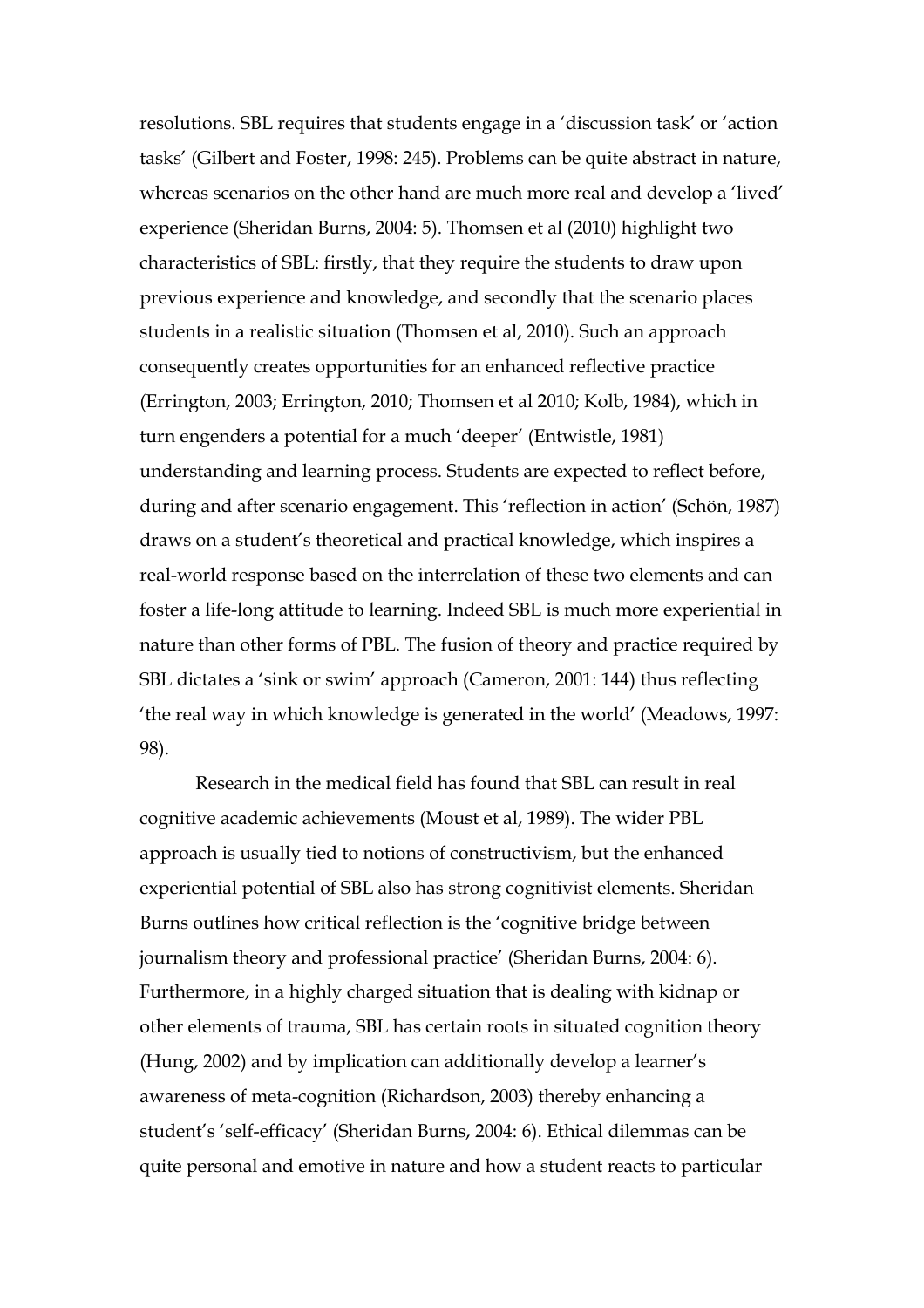scenarios will depend largely on their worldview. Sheridan-Burns employs a 'blocking the exits' strategy that encourages students to face up to and deal with difficult questions (Sheridan Burns, 2004: 13). She notes that students sometimes exhibit a tendency to avoid complexities, especially when there is no single correct answer. SBL in small groups prevents this, however, and necessitates a solution, thus 'blocking the exits' (Sheridan Burns, 2004: 13). Students discuss and reach solutions through their own individual reflection and cognitive abilities, but also by reflecting on the experiences of their peers. This draws on Vygotsky's (1978) constructivist notion that engagement with others improves thinking. Students through small group discussion have the opportunity to stretch each other.

Savin-Boden and Major (2004) highlight four distinct groups associated with PBL: 'tutor-guided', 'collaborative', 'reflexive', 'co-operative' and 'action' (Savin-Boden and Major, 2004: 71). The SBL approach encompasses elements of each of these. Indeed this article would argue for a synthesis of approach to group work under the umbrella of SBL if students are to be encouraged to think both creatively and critically.

#### **Peer-assisted scenario-based learning**

Peer-tutors are employed to lead the small group discussions as part of *The Search for Global Ethics: International Journalism, Crisis and Trauma*. The tutors are students returning from international assignment, which means they can share their own personal experiences with their peers. Theoreticallyspeaking, peer-tutoring is firmly grounded in the social constructivist approach to learning. Supported or 'scaffolded' interaction within the tutee's 'zone of proximal development' remains a cornerstone of this concept (Vygotsky, 1978). The primary concern in an SBL setting is the recognition that peer-assisted learning is a bi-directional process, which can ultimately lead to a 'deeper' learning experience (Entwistle, 1981) for all students.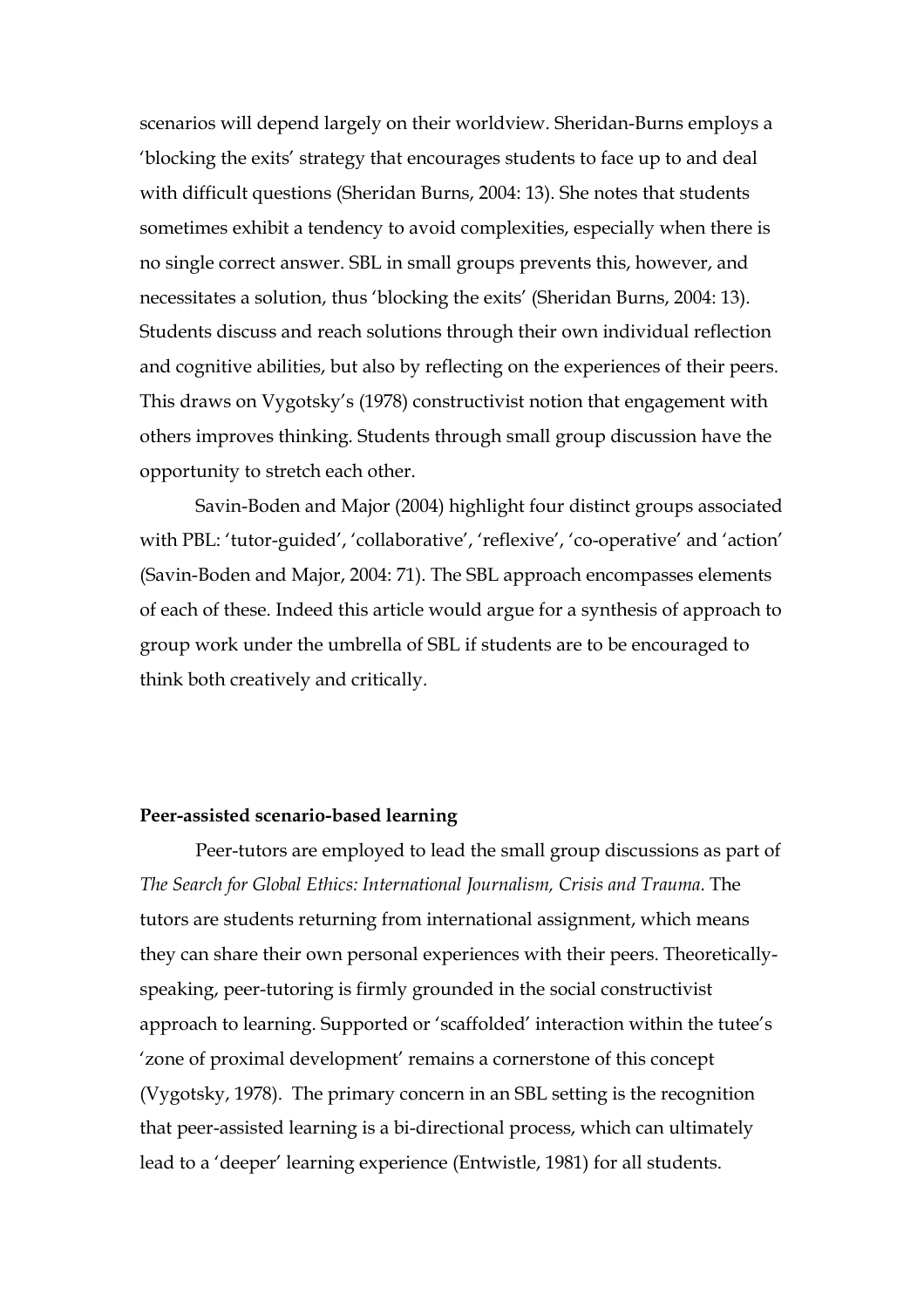Learners tend to be inspired by the experience of their peers (Topping, 1996) and cognitively, it provides a further opportunity for the tutors themselves to fully reflect on their own experiences (Bruner, 1963; Gartner, Kophler and Reissman, 1971 in Goodlad and Hirst, 1989). These latter two reasons – like many arguments in favour of peer-tutoring - have been developed from Gestalt theories of psychology. Bruner (1963) showed that tutors can struggle to make their knowledge meaningful to the tutee, and thereby have the opportunity to reflect on their own learning process, the socalled 'learning by teaching' approach (Topping, 1996). Furthermore, peertutors can develop their sense of personal adequacy and reinforce their existing knowledge (Goodlad and Hirst, 1989).

Conversely, tutees can be more easily 'reached' by their peers (Goodlad and Hirst, 1989). In other words, peers may be better equipped than professional lecturers to both appreciate the tutee's difficulties (De Volder et al 1985; Goodlad and Hirst,1989), but also to explain issues in a context that can be more easily understood.

Peer-tutoring can be problematic if being applied across a whole unit or curriculum. It can be difficult to monitor and assess, especially if there are large numbers of students involved, but for the purposes of the workshops, which do not assess the participants, it is a valid and effective technique and has been much appreciated by those involved – both tutors and tutees.

#### **Reflecting on the workshops: implementation and evaluation**

The pedagogical approach explored above is intentionally studentcentred. The aim is to empower students to feel able to undertake an international assignment whilst simultaneously encouraging them to adopt a more global, cosmopolitan approach to their ethics and storytelling.

The workshop format enhances interactivity, especially with the involvement of peer-facilitation (Preszler, 2009). Workshops that include peer-discussion can therefore increase student engagement and learning. The sessions are also informal and held in the university screening room to avoid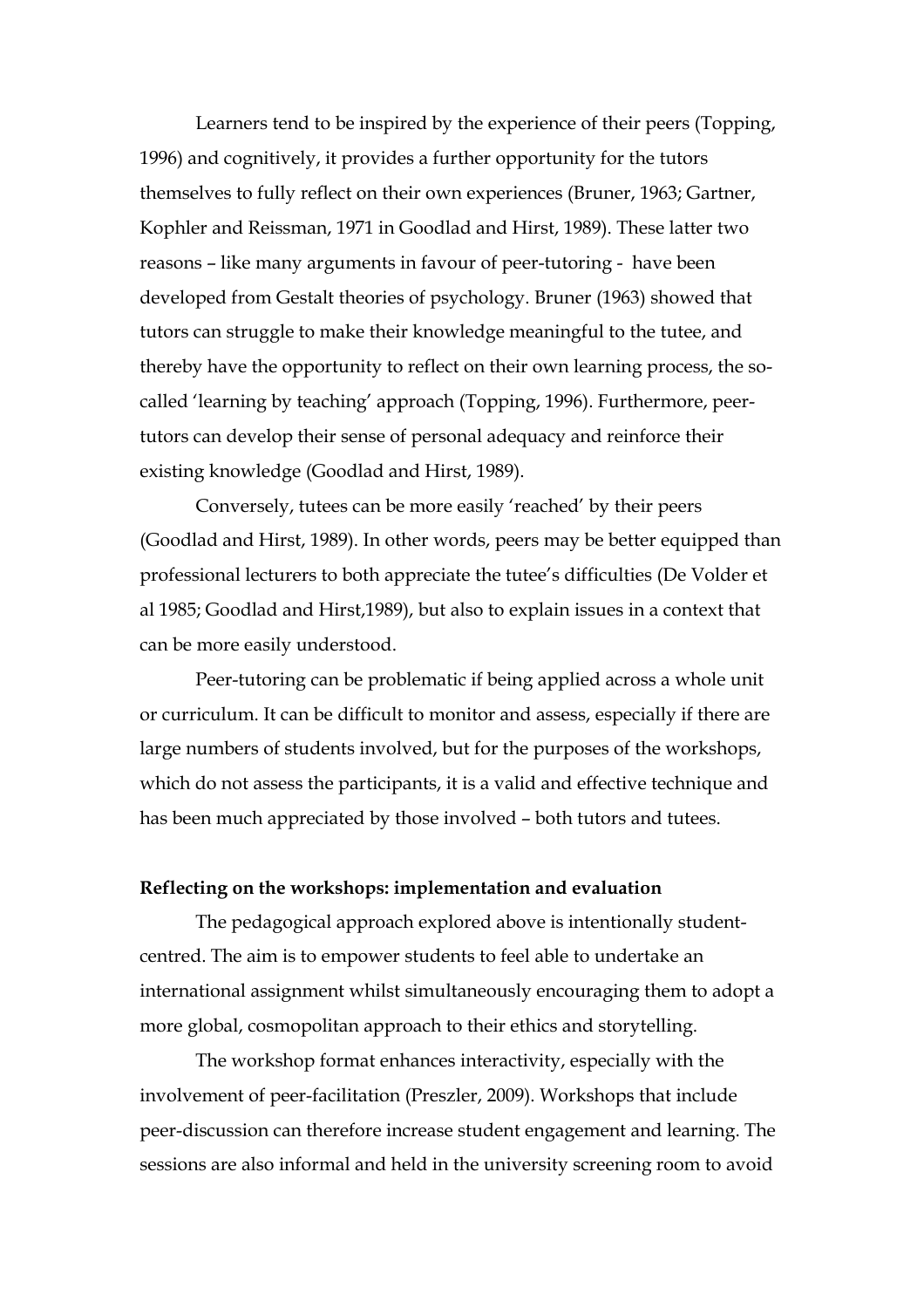a traditional lecture or seminar setting. Food and drink are also provided. Students feel relaxed and as a result are able to move around and interject freely. The objective is to treat them as young professionals and provide an inclusive learning environment that matches the sincerity and authenticity of the material they are engaging with.

The sessions start with the peer-tutors (current third year students) showcasing the work they have already filmed abroad and are in the process of completing for their Major Multimedia Project (MMP). This has an obvious impact in social constructivist terms (as outlined above) and students can realise their potential. As one student wrote in their feedback, '*This shows we are good enough to do this type of reporting*.' The screenings are followed by semi-structured whole-group Q and A sessions. This is a delicate balance between allowing students the freedom to ask and explore anything they want with ensuring that key concepts of theory and practice are introduced. It is important to brief peer-tutors beforehand about the relevant themes from their own personal experiences that they are expected to explore with the tutees. That way, they can maintain a relevant focus during discussion. For example, each peer-tutor has individual experiences that are matched to particular themes like problems with kit, or dealing with difficult interviewees, for example. The semi-structured discussion is therefore student-led, but the member of staff must be prepared to facilitate and redirect discussions around key areas. Those used to didactic teaching methods can struggle with SBL (both staff and students), but as Wright (2012) and Tan (2004) have suggested, guided 'scaffoilding' (Vygotsky, 1978) can be introduced through 'manageable chunks' (Wright, 2012: 13) to offer the students (and staff) some structure. Indeed the workshop programme at Bournemouth University has been devised with this in mind. The experience of the sessions shows the necessity of structure or semi-structure to the learning process. For example, students may raise legitimate queries that have not been included in the programme content. It is a delicate balance between allowing the discussion to develop 'freestyle' and ensuring key material is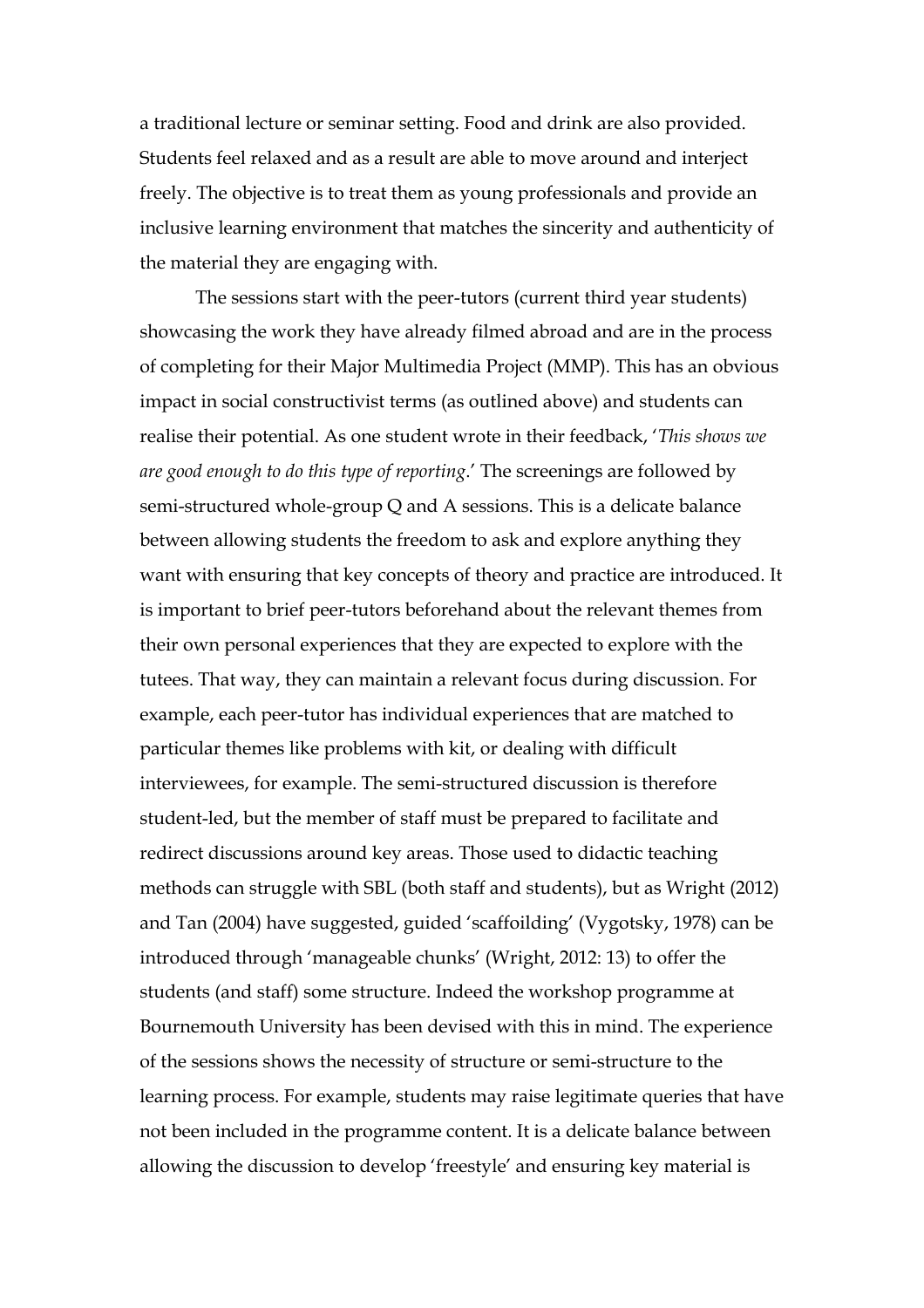covered. Lecturers may find this approach difficult. It is very much hands-off, but it is important to remember that the lecturer is there to guide and 'facilitate' the learning process in an SBL environment and not dictate it (Sheridan Burns, 2004: 11).

This environment can be particularly conducive to discussions around ethics, which are usually subjective and contextual in nature. Using the human rights journalism framework (Shaw, 2012), students are able to engage with key theoretical debates and apply these to practice. For example, those returning from abroad spoke of difficulty in being neutral or detached when confronted with victims of violence or trauma. They were challenged by those in the group (who interestingly had not yet been abroad) about credibility in this situation. One student equated taking sides or a journalism of attachment (Bell, 1998) with irresponsibility, for example.

One of the biggest issues of SBL can be the authenticity of the problems or scenarios themselves (Hoffman and Ritchie, 1997; Cameron, 2001). For SBL to be effective, the scenarios must be authentic. *The Search for Global Ethics: International Journalism, Crisis and Trauma* uses a combination of multi-media resources for the scenarios, including those prepared in the teaching resources available from One World Media, and some designed from the author's own professional experience. The student response to this real-life element, which is the most important factor of SBL, is overwhelmingly positive: *"The scenarios offered clear examples and allowed us to follow through things step-by-step. It made the content in-depth and real*," said one student in their feedback. *"It was great to see real-life experiences and talk through real life dilemmas. The videos made it real*," said another. This authenticity could not have been achieved as effectively without the use of audio and video. Both Cameron (2001) and Hoffman and Ritchie (1997) advocate the use of multi-media in the search for authenticity and argue that audio and video have a stronger and deeper cognitive effect on the student, which would be supported by the above feedback.

This authenticity also generates an emotional aspect. Some students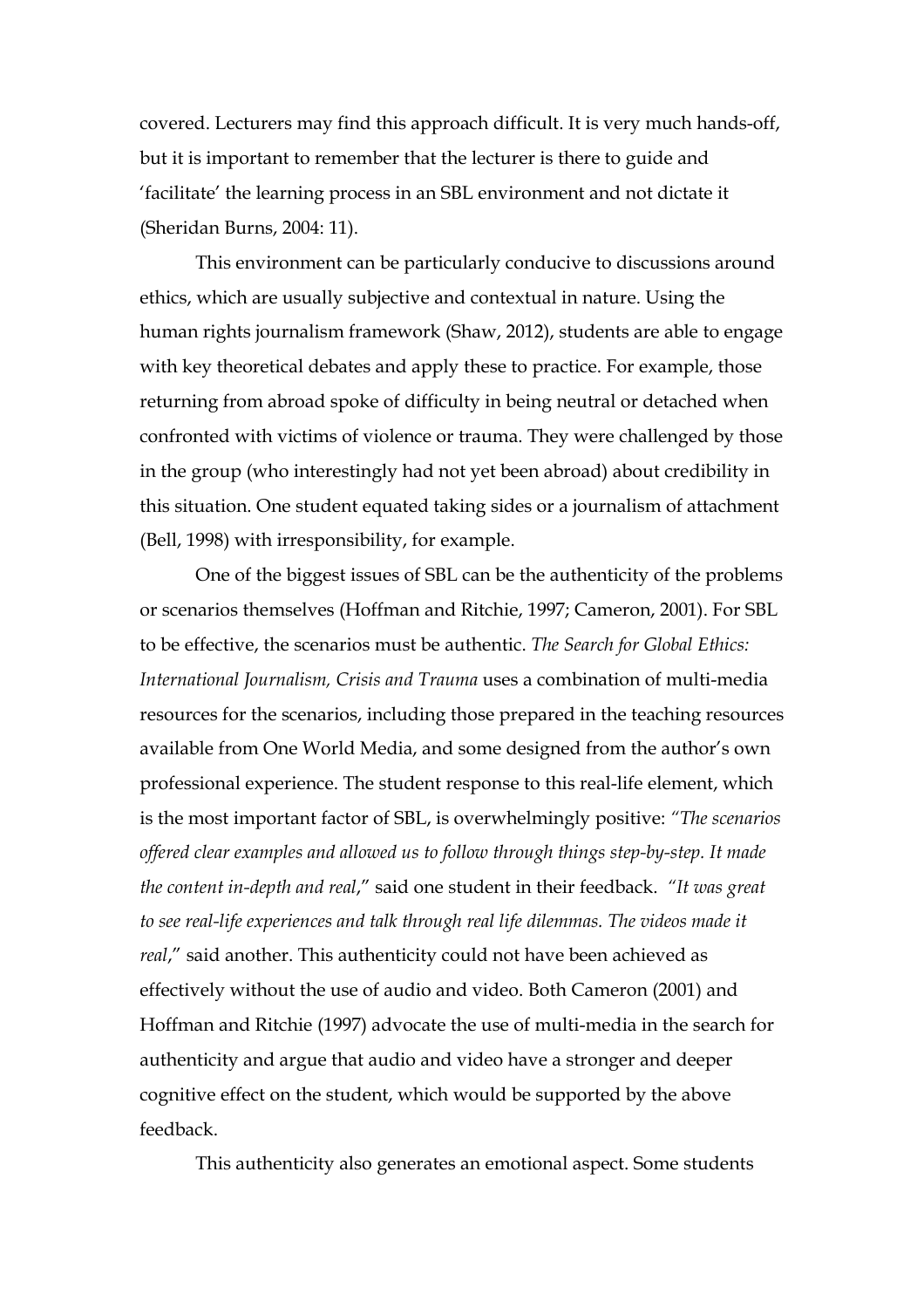find the dilemmas genuinely distressing and their feedback shows the metacognitive powers of SBL. The workshops clearly force the students to question their own character and personalities. The feedback response ranged from: "*I want to go abroad, but I'm not sure I'm the right person for this work now,"* to *"I now realise I can expose injustices to the world through my reporting*," and "*This is my first insight into life-changing journalism, in the practical sense and now I am inspired to do more."* However, students are also realistic and very mature about reporting abroad in difficult circumstances: "*This gave me an insight into the social and emotional responsibilities of journalism. Now I can make an informed decision about going abroad*."

The authenticity of SBL allowed students to emerge themselves in the particular dilemmas presented. In their feedback, many claimed to have been 'lost' in the moment, but this provoked 'raw' discussion, according to one participant. Students were able to formulate their own views on ethical dilemmas, and while many agreed some mainstream journalism could be described as being too closely associated with national identity (Nossek, 2004; McNair, 2006), many also had difficulty with the thought of detaching themselves from the notion of objectivity. Whilst there appeared to be general agreement about a greater need to understand the world in its new globalised context (Gerodimos, 2012; Christians, 2008; Ward, 2005), and how the role of journalism might be perceived as central to this (Shaw, 2012; Lynch and McGoldrick, 2005), there was an overall reluctance and hesitancy to accept that journalism is potentially not only responsible for fostering social change, but also actually able to do so. As one student explained, "*The way we do journalism is so ingrained that to think of alternative ways is difficult"*'. Another wrote, "*I'm leaving this workshop with so much to think about. I'm not only questioning what journalism means, but also how I really see the world."* Only a handful of participants seemed more determined: "*Journalism is in crisis. We need to change the way we do things, and now we know how*."

The workshops contain an ambitious amount of material to explore, especially within the allotted timeframe, but the results have been extremely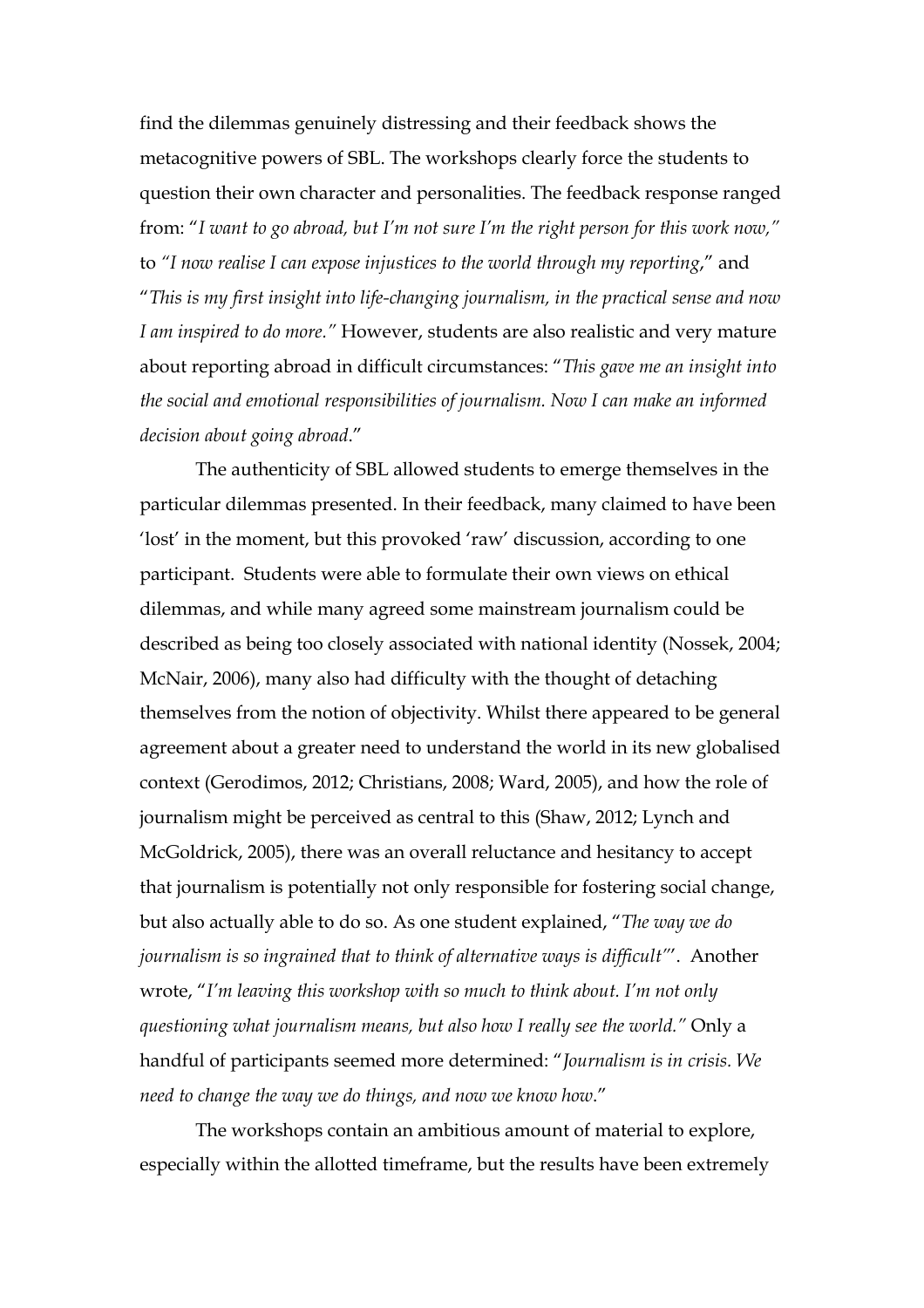rewarding. A sustained and whole unit based approach to SBL and international journalism would undoubtedly be an enriched and charged educational experience that could also provide the opportunity for further research.

The scenarios used in the Bournemouth University programme (although authentic) are also classroom based. For an even more 'action' approach (Gilbert and Foster, 1998), it might be better to consider the realtime use of role plays which involve professional actors, like the ones used by the DART Centre with their trauma training programme. If being used to formulate a whole unit on international reporting, SBL could be spread over time and students could produce material for assessment. This would require a great deal of planning, however, and throw up a whole set of separate issues. It would place a great deal of strain on staff and the university may also lack the resources required, but it would undoubtedly have both a 'deep' (Entwistle, 1981) and 'authentic' (Cameron, 2001; Hoffman and Ritchie, 1997) impact on all those involved.

## **Conclusion**

This article has set out to highlight the responsibility of journalism education to actively endorse and cultivate a more global outlook in the classroom. Globalisation and a subsequent increasingly interdependent world are forcing an evolution of current journalism practice. It is argued that new forms of international storytelling must be underpinned by a global ethical approach that redraws the notion of 'public interest' and redefines the concept of publicity by extending it from the nation-state premise to include all citizens of the world on an equal basis. It suggests that a more cosmopolitan journalistic practice grounded in the universality, or 'relative universality' (Donnelly, 2007) of human rights, like that constructed and advocated by Shaw (2012), could be a starting point for student journalists (and professionals alike) as they engage in debate surrounding the formulation of global ethics.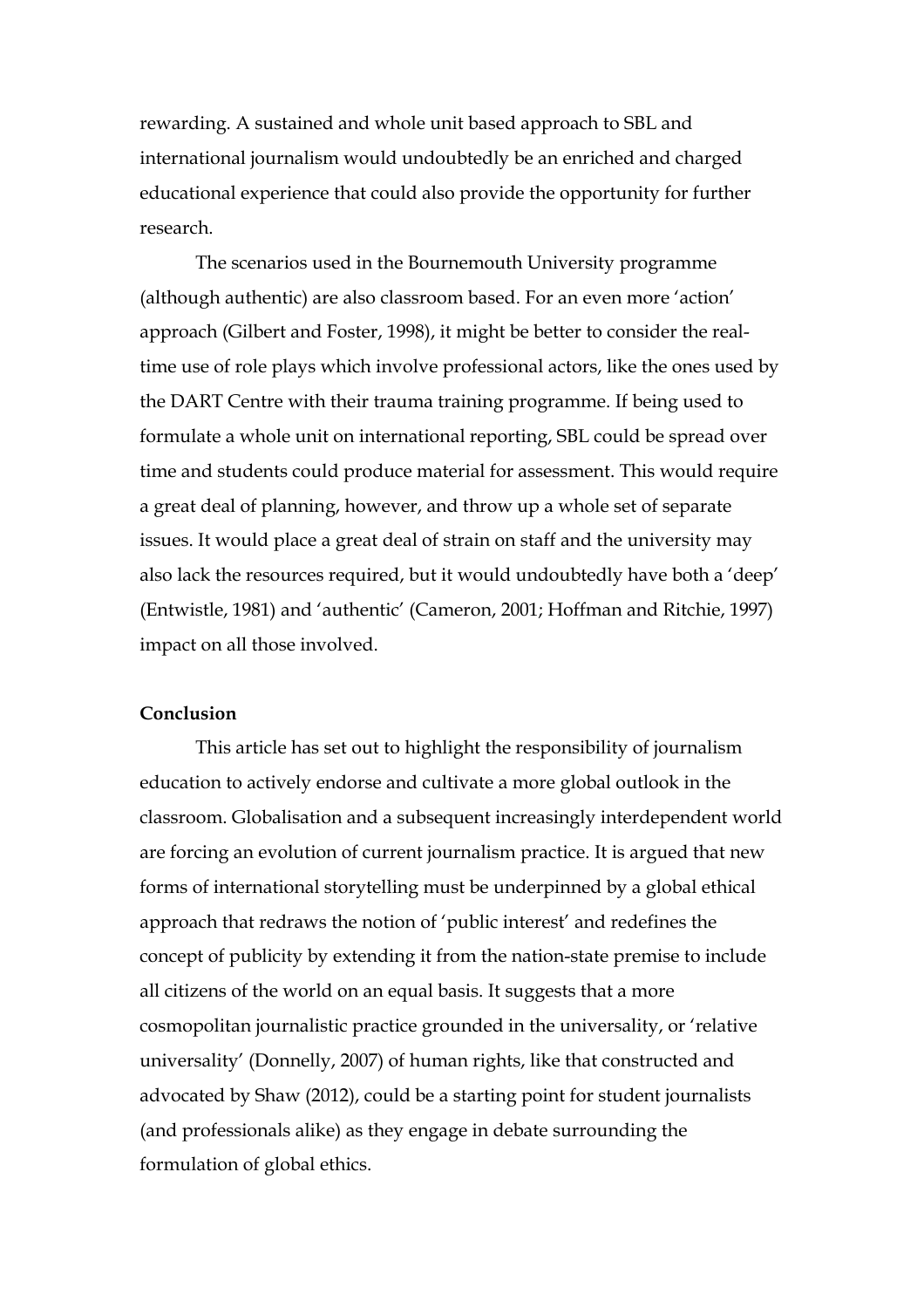The application of a real-life scenario-based learning approach that is both active and reflective in nature immerses students in a simulation of professional experience and allows them to engage in a fusion or synthesis of theory and practice, which also nurtures a life-long attitude to their learning. The recognition of interdependence between theoretical and practical perspectives inspires a critical analysis of what journalism *should* be, but also of what it *can* be. Consequently, students are able to engage in debates surrounding the call for global ethics, but are also able to contribute to a potential formulation of alternative journalistic practice.

## **References**

Alejandro, J. (2010), 'Journalism in the Age of Social Media', Reuters Institute Fellowship Paper, university of Oxford, [http://reutersinsitute.politics.ox.ac.uk/about/news/item/artcile/jour](http://reutersinsitute.politics.ox.ac.uk/about/news/item/artcile/journalism-in-the-age-of-new-media.html)

[nalism-in-the-age-of-new-media.html](http://reutersinsitute.politics.ox.ac.uk/about/news/item/artcile/journalism-in-the-age-of-new-media.html)

- Allan, S. (2010), News Cultures, Maidenhead: Open University Press
- Anderson, B. (1983), Imagined Communities: reflections on the origin and spread if Nationalism, London: Verso
- Anderson, C.W., Bell, E. and Shirky, C. (2012), Post-Industrial Journalism: Adpating to the Present, New York: Columbia Journalism School, available online [http://towcenter.org/research/post-industrial](http://towcenter.org/research/post-industrial-journalism/)[journalism/](http://towcenter.org/research/post-industrial-journalism/) [accessed December 2012]
- Beck, U. (2005), Power in the Global Age, Cambridge: Polity Press
- Becker, J. (2002), 'Medien im Krieg', in Albrecht, U. and Becker, J (Eds.), Medien Zwisschen Krieg und Frieden, Baden-Baden: Nomos
- Bell, M. (1998), 'The journalism of attachment' in Kieran, M. (ed.), Media Ethics, London: Routledge
- Benkler, Y. (2006), The Wealth of Networks: how social production transforms markets and freedom, New Haven, CT: Yale University Press
- Berglez, P. (2008), 'What is Global Journalism?', *Journalism Studies*, 9 (6), pp 845-858
- Billig, M. (1995), Banal Nationalism, London: Sage
- Boud, D. and Feletti, G. (Eds.) (1997), The Challenge of Problem-Based Learning, London: Kogan Page
- Bridges, E.M. (1992), Problem-based learning for Administrators (ERIC Document Reproduction Service No. EA 023 722 available online [https://scholarsbank.uoregon.edu/xmlui/bitstream/handle/1794/32](https://scholarsbank.uoregon.edu/xmlui/bitstream/handle/1794/3287/pbl_admin.pdf?sequence=1) [87/pbl\\_admin.pdf?sequence=1](https://scholarsbank.uoregon.edu/xmlui/bitstream/handle/1794/3287/pbl_admin.pdf?sequence=1) [accessed December 2012]
- Brüggemann, M. and Kleinen von Königslöw, K. (2013), 'Explaining Cosmopolitan Coverage', *European Journal of Communication*, 28(4), pp 361-378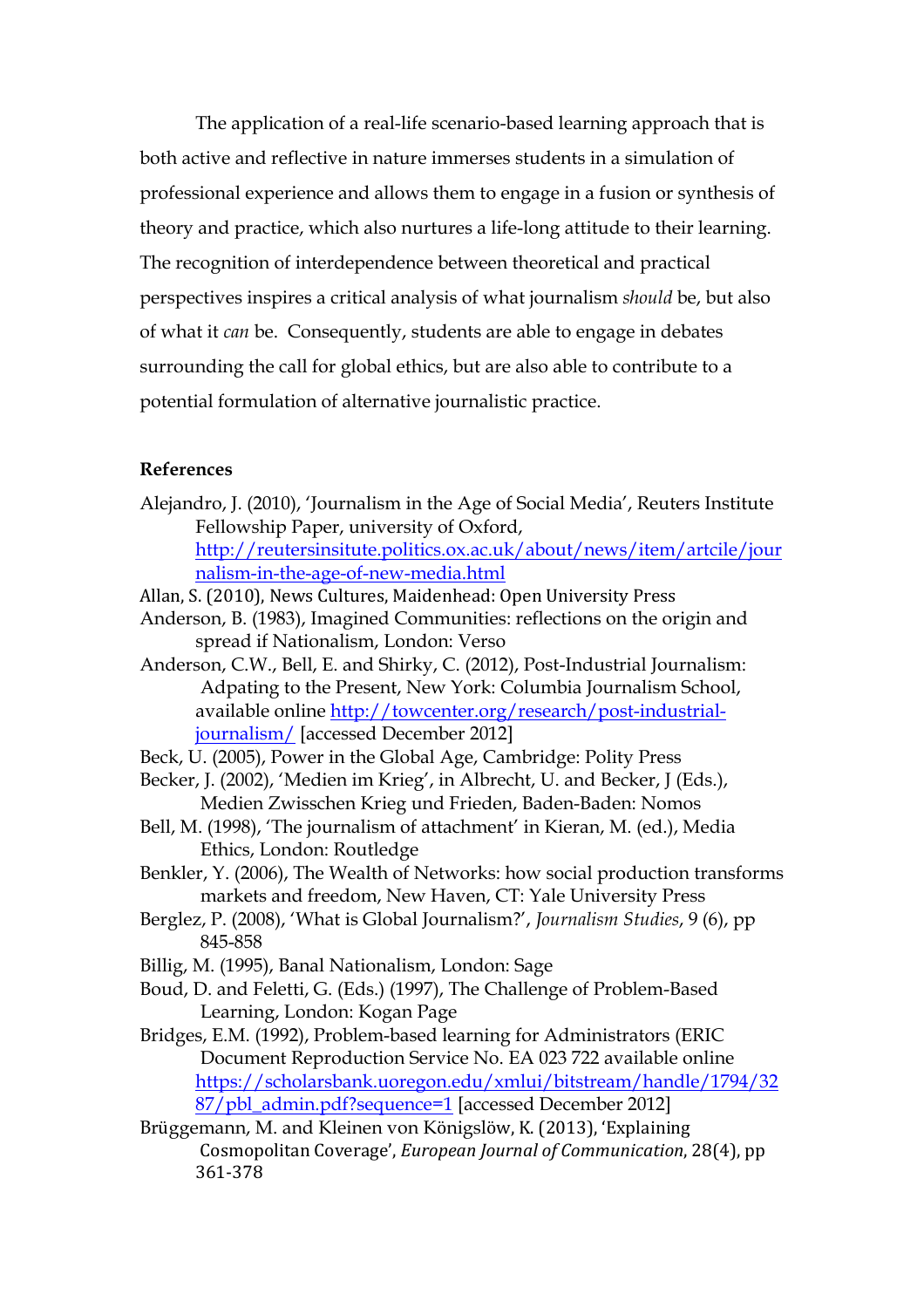- Cameron, D. (2001), 'Playing serious games in journalism classes', *Asia Pacific Media Educator*, 11(11), pp 141-149
- Castells, M (1996), The Rise of the Network Society, London: Blackwell
- Charles, M. (2013), 'News, documentary and advocacy journalism' in Allan, S. and Fowler-Watt, K. (Eds.), Journalism: New Challenges, available online

[http://microsites.bournemouth.ac.uk/cjcr/publications/journalism](http://microsites.bournemouth.ac.uk/cjcr/publications/journalism-new-challenges/)[new-challenges/](http://microsites.bournemouth.ac.uk/cjcr/publications/journalism-new-challenges/)

- Chernilo, D. (2007), 'A quest for universalism: re-assessing the nature of classical social theory's cosmopolitanism,', European Journal of Social Theory, 10(1), pp 17-35
- Christians, C. (2008), 'The ethics of universal being' in Ward, S.J.A and Wasserman, H. (eds.), Media Ethics Beyond Borders: A Global Perspective, Johannesburg: Heinemann
- De Beer, A. S. and Merril, J. C. (Eds.) (2004), Global Journalism. Topical issues and media systems, Boston: Pearson
- De Volder, M. L., De Grave, W.S. and Gijselaers, W. (1985), 'Peer-Teaching: Academic Achievement of Teacher-Led Versus Student-Led Discussion Groups, *Higher Education* (14), pp 643-650
- Delanty, G. (2009), The Cosmopolitan Imagination, Cambridge: Cambridge University Press
- Donnelly, J. (2007), 'The relative universality of human rights', *Human Rights Quarterly*, *29*(2), pp 281-306
- Entwistle, N. (1981) S*tyles of Learning and Teaching; an integrated outline of educational psychology for students, teachers and lecturers,* Chichester: John Wiley
- Erickson, E. and Hamilton, J. M. (2006), 'Foreing Reporting Enhanced By Parachute Journalism', *Newspaper Research Journalism*, 27(1), pp33-47
- Errington, E. (2003) (Ed.), Developing Scenario-based Learning, Palmerston North: Dunmore Press

Errington, E. (2010) (Ed.), Preparing graduates for the professions using scenario-based learning, Brisbane: Post Pressed

- Gerodimos, R. (2012), 'Journalism students as global mediators: incorporating global current affairs into the journalism curriculum', *Journalism Education*, 1:1, pp 70-86
- Gilbert, A., & Foster, S. F. (1998). Experiences with Problem-based Learning in Business and Management. In D. Boud & G. Feletti (Eds.), The challenge of Problem-based Learning. London: Kogan Page.
- Goodlad, S. and Hirst, B. (1989), Peer Tutoring. A Guide to Learning by Teaching, London: Kogan Page
- Greenberg, S. (2007), 'Theory and Practice in Journalism Education', *Journal of Media Practice*, 8(3), pp 289-30
- Hafez, K. (2009), 'Let's improve 'global journalism'!', *Journalism*, 10(3), pp 329- 331
- Hamilton, J. M. and Jenner, E. (2004), 'Redefining Foreign Correspondence', *Journalism,* 5(3), pp 301-321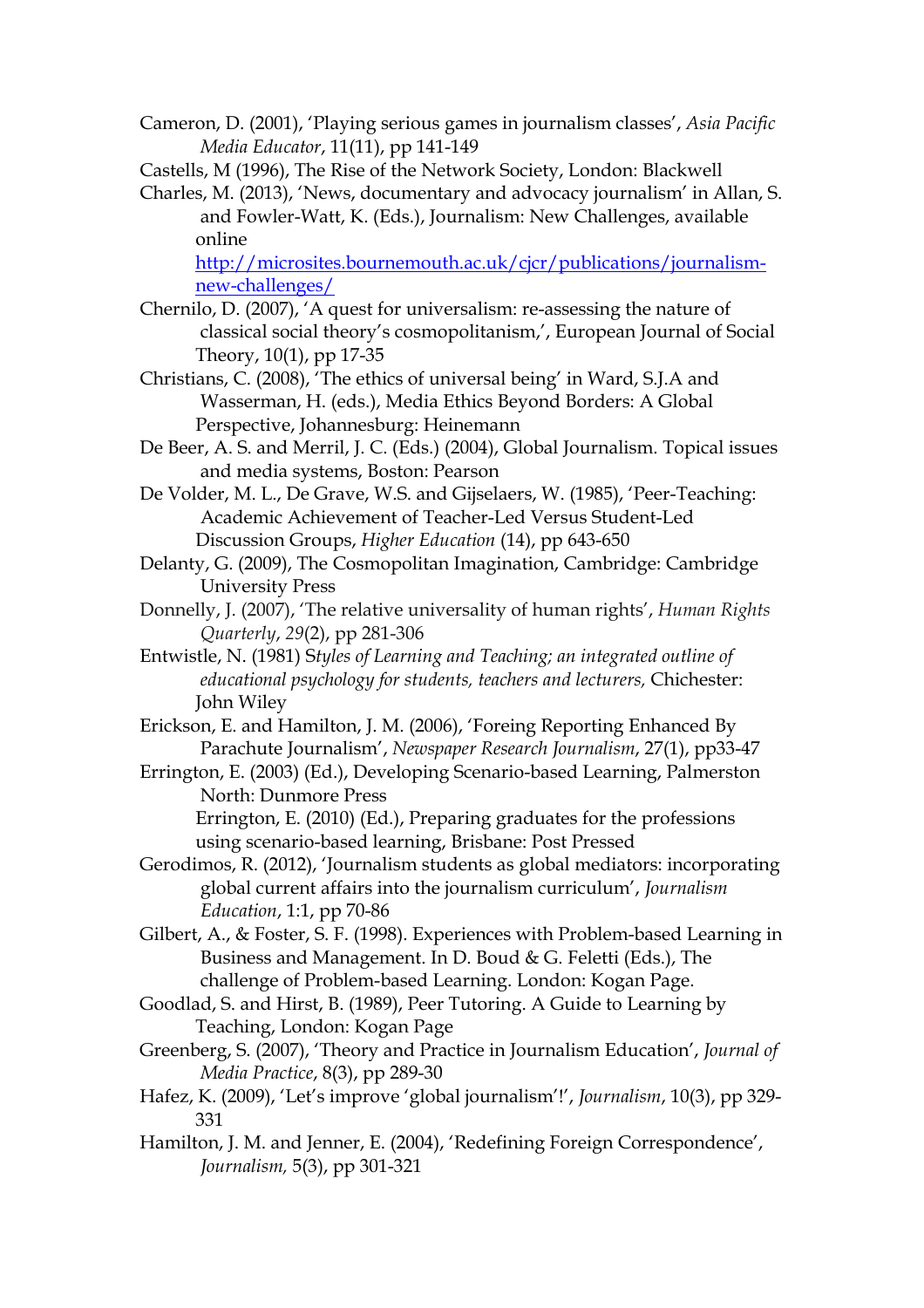Hannerz, U. (2012), Foreign News: Exploring the World of Foreign Correspondents, Chicago: Chicago University Press

- Hannerz, U. (1990), 'Cosmopolitans and locals in world culture', *Theory, Culture and Society*, 7(2), pp 237-251
- Heinrich, A. (2011) Network Journalism: journalistic practice in interactive spheres, New York: Routledge
- Heinrich, A. (2012), 'Foreign Reporting in the Sphere of Network Journalism', *Journalism Practice*, DOI: 10.1080/17512786.2012.667280
- Heidegger, M. (1967), Being and Time, London: Wiley-Blackwell
- Herbert, J. (2001), Practising Global Journalism, Oxford: Focal Press
- Hjavard, S. (2001), 'News Media and the Globalization of the Public Sphere', in Hjaruard, S. (Ed.), News Media in a Globalized Society, Goteborg: Nordicom
- Hoffman, B. and Ritchie, D. (1997), 'Using multi-media to vercome the problems with problem-based learning', *Instructional Science*, (25), pp 97-115
- Hughes, S. (2012), Unprepared, inexperienced and in a war zone, available online

[http://www.bbc.co.uk/blogs/blogcollegeofjournalism/posts/Unprep](http://www.bbc.co.uk/blogs/blogcollegeofjournalism/posts/Unprepared-inexperienced-and-in-a-war-zone) [ared-inexperienced-and-in-a-war-zone](http://www.bbc.co.uk/blogs/blogcollegeofjournalism/posts/Unprepared-inexperienced-and-in-a-war-zone) [accessed, December 2012]

- Hung, D. (2002), 'Situated Cognition and Problem-Based Learning: Implications for Learning and Instruction with Technology' *Journal of Interactive Learning Research*, 13(4), pp 393-414
- Hunter, A. and Nel, F.P. (2011), 'Equipping the Entrepreneurial Journalist: An Exercise in Creative Enterprise', *Journalism and Mass Communication Educator*, 66(1), pp 9-24
- Kolb D.A. (1984) 'Experiential Learning experience as a source of learning and development', New Jersey: Prentice Hall
- Kempf, W. (2007), 'Peace Journalism: A Tightrope Walk between Advocacy Journalism and Constructive Conflict Coverage', *Conflict and Communication Online*, 6(2), [www.cco.regener-online.de,](http://www.cco.regener-online.de/) accessed 5th October 2013

Knightley, P. (1982), The First Casualty, London: Quartet

- Livingston, S. and Asmolov, A. (2010), 'Networks and the Future of Foreign Affairs Reporting', *Journalism Studies*, 11(5), pp 745-760
- Lynch, J. and McGoldrick, A. (2005), Peace Journalism, Stroud: Hawthorn Press
- McNair, B. (2006) Cultural Chaos: journalism, news and power in a globalized world, London: Routledge
- Meadows, M. (1997), 'Taking a problem-based learning approach to journalism education', *Asia Pacific Media Educator*, 3(6), pp 89-107
- Mihelj, S., Van Zoonen, L. and Vis, F. (2011), 'Cosmopolitan communication online: YouTube responses to the anti-Islam film Fitna', *British Journal of Sociology*, 62(4), pp 613-632
- Moust, J.H.C, Volder, M.L. and Nuy, H.J.P. (1989), 'Peer teaching and higher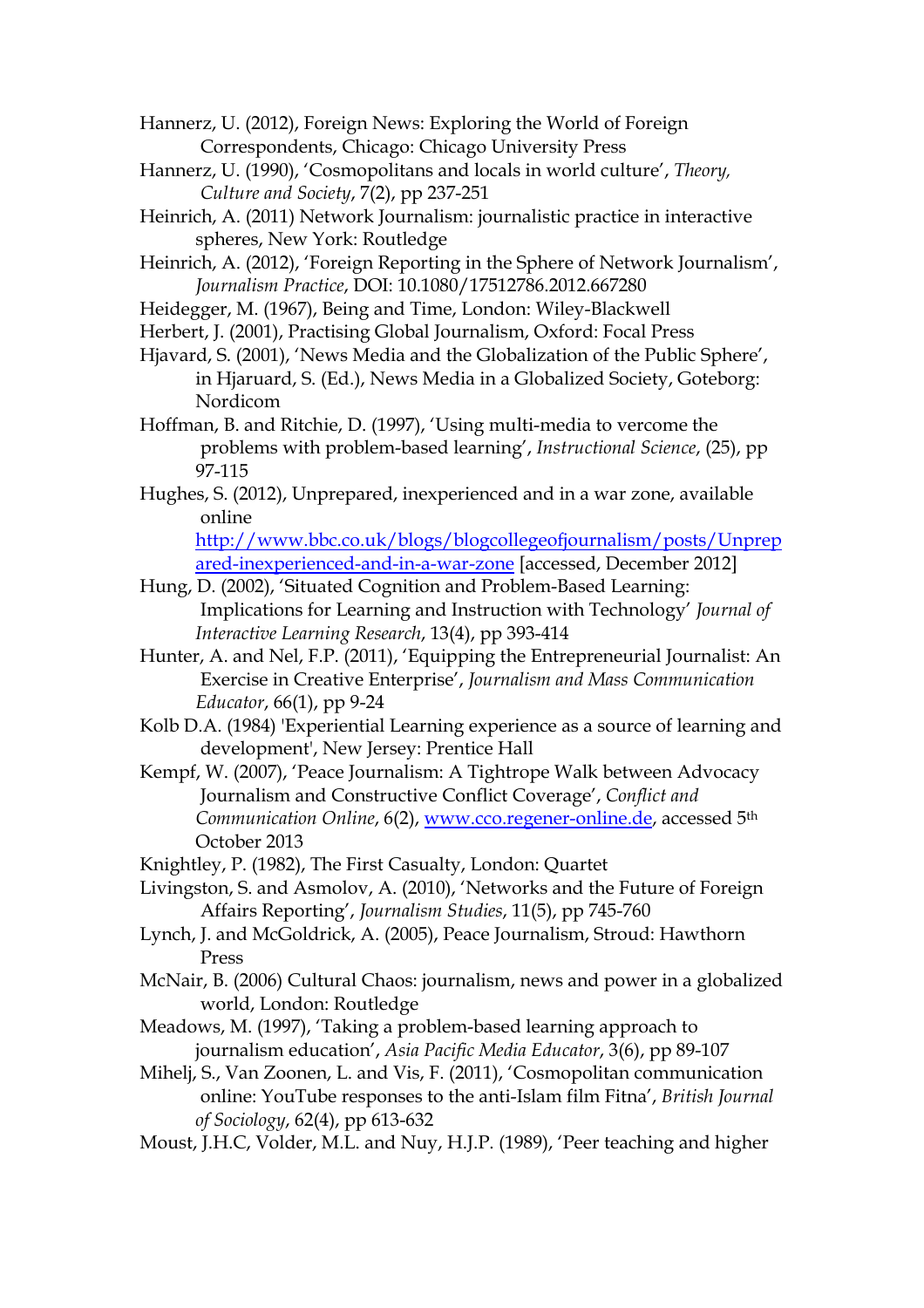level cognitive learning outcomes in problem-based learning', *Higher Education*, (18), pp 737-742

- Niblock, S. (2007), 'From Knowing How to Being Able', *Journalism Practice,* (1)1, pp20-32
- Nossek, H. (2004), 'Our News and their News: the Role of National Identity in the Convergence of Foreign News', *Journalism*, vol.5, pp 343-368
- Palmer, J. and Fontan, V. (2007), 'Our ears and our eyes. Journalists and fixers in Iraq', *Journalism*, 8(1), pp 5-24
- Pollis, A. and Schwab, P. (1979), 'Human Rights: A Western Construct with Limited Applicability' in Pollis, A. and Schwab, P. (Eds.) Human Rights: Cultural and Ideological Perspectives, New York: Praeger Publishers
- Preszler, R.W. (2009), 'Replacing Lecture with Peer-Led Workshops Improves Student Learning', *Life Sciences Education*, 8(3), pp 182-192
- Reynolds, J. (2010), 'Correspondents: They Come in Different Shapes and Sizes', Nieman Reports, Fall accessed online (October, 2013) [http://www.nieman.harvard.edu/reports/article/102445/Correspon](http://www.nieman.harvard.edu/reports/article/102445/Correspondents-They-Come-in-Different-Shapes-and-Sizes.aspx) [dents-They-Come-in-Different-Shapes-and-Sizes.aspx](http://www.nieman.harvard.edu/reports/article/102445/Correspondents-They-Come-in-Different-Shapes-and-Sizes.aspx)
- Robie, D. (2002), 'Cyberspace News on Campus: the South Pacific Experience', *Asia Pacific Media Educator*, 12, pp 203-219
- Robinson, A. (2010), Mediated Cosmopolitanism, Cambridge: Polity
- Richardson, V. (2003). Constructivist pedagogy. Teachers College Record, 105(9), 1623- 1640.
- Sambrook, R. (2010), 'Are Foreign Correspondents Redundant? The changing face of international news, Oxford: Reuters Institute for the Study of Journalism, University of Oxford
- Savin-Baden, M. (2000), Problem-based learning in Higher Education: Untold Stories, Buckingham: Society for Research into Higher Education and the Open University Press
- Savin-Baden, M., & Major, C. H. (2004). Foundations of Problem-based Learning. Maidenhead, England: Society for Research into Higher Education & Open University Press.
- Schön, D. (1987), Educating the Reflective Practitioner, San Francisco: Jossey Bass
- Schiller, B. (2010), Even in Digital Age, Being There Still Matters In Foreign Reporting', Nieman Reports, Fall, accessed online (October, 2013) [http://www.nieman.harvard.edu/reports/article/102444/Even-in-](http://www.nieman.harvard.edu/reports/article/102444/Even-in-Digital-Age-Being-There-Still-Matters-In-Foreign-Reporting.aspx)[Digital-Age-Being-There-Still-Matters-In-Foreign-Reporting.aspx](http://www.nieman.harvard.edu/reports/article/102444/Even-in-Digital-Age-Being-There-Still-Matters-In-Foreign-Reporting.aspx)
- Shaw, I.S. (2012), Human Rights Journalism. Advances in Reporting Humanitarian Interventions, Basingstoke: Palgrave
- Sheridan Burns, L (1997) 'Problem-based learning: Is it new jargon for something familiar?', Australian Journalism Review, 19 (1), pp73-85
- Sheridan Burns, L (2004) A reflective approach to teaching journalism, *Art Design and Communication in Higher Education*, 3 (1), pp 5-16
- Tan, O.S. (2004), 'Students' experiences in Problem-Based Learning: three blind mice episode or educational innovation?', *Innovations in*